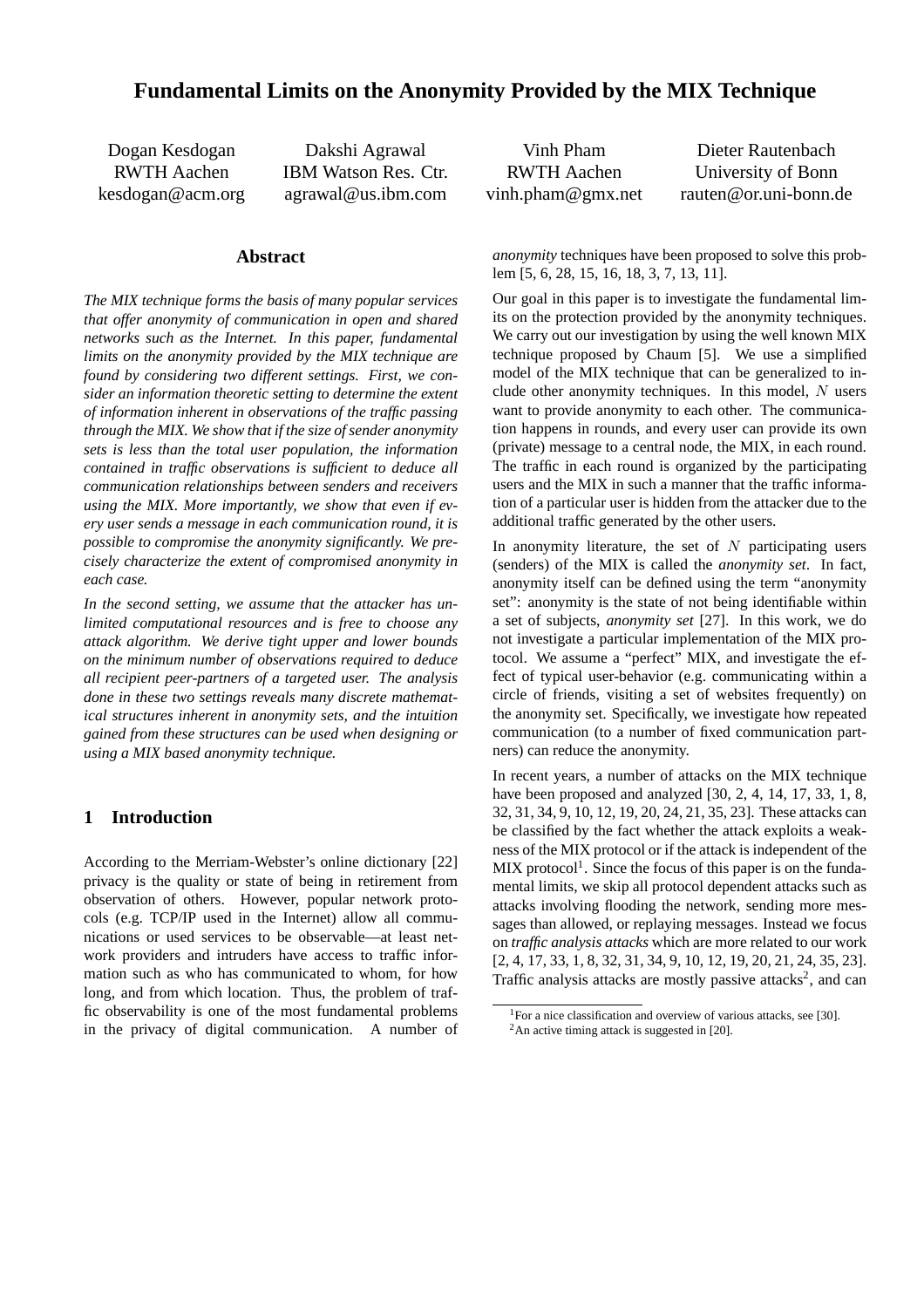be as simple as counting packets on lone connections<sup>3</sup> [31], or as complicated as correlating data flows by any observable patterns [35](e.g. time and frequency statistics). These attacks are harder to thwart since they exploit the information leakage (inference) inherent in the anonymity sets. They model the information leakage and its accumulation over time mostly in terms of probabilities (stochastic models) [8]. To make traffic analysis attacks harder the anonymity set size can be increased<sup>4</sup> or additional measures, such as using dummy messages, can be taken<sup>5</sup>. However, to quantify the benefits of additional measures, there is a need to understand and precisely describe the discrete mathematical structure behind the anonymity sets.

Our goal in this paper is to extend the previous work in this direction [17, 1, 8, 12, 21, 9, 10, 19] by exploring fundamental limits in two settings: the first setting shows to which extent anonymity sets leak information (information theoretic setting), and the second setting computes the minimal number of observations required by an attacker to compromise the anonymity provided by anonymity sets (practical setting).

This paper is organized as follows. In the next section, we will provide basic terminology and overview the MIX technique. In Section 3, we describe the contributions of this paper. In Section 4, we consider an information-theoretic setting in which the attacker has access to all possible observations that the MIX could produce as well as access to unlimited computational resources. Under this setting, we calculate the extent of communication relationships that such an attacker can derive. In Section 5, we consider a practical setting in which the attack does not have access to all possible observations of the MIX. Instead, the attacker watches acts of communication one by one as they are performed by the targeted user and stops when the anonymity of the targeted user has been compromised. We calculate the lower and upper bounds on the minimum number of observations required by the attacker in this setting, and compare these bounds to the results obtained by simulation. In Section 6, we summarize our results.

### **2 Background**

#### **2.1 The basic MIX technique**

We consider an *omnipresent passive attacker* who is capable of observing all communication links simultaneously. Against an omnipresent passive attacker $6$  the anonymity of a single transmission by a single person can not be protected the attacker can observe the act of sending a message and follow the message physically to the receiver, thereby detecting the act of communication between the sender and the receiver of a message. Hence, anonymity techniques require additional *cover traffic* to confuse the attacker and conceal communication relationships between senders and recipients of messages.

A well known example from everyday life is the *ballot box* used in electoral procedures. The caster of a specific vote is hidden among a number of other voters (cover traffic) by confidentially collecting a number of votes from  $N$  distinct voters in a closed box, and by randomly shuffling (e.g. by shaking) the votes in the ballot box.



**Figure 1. Formal model**

In 1981, David Chaum proposed the *MIX* technique that is analogous to the ballot box example [5]. Figure 1 shows the basic ingredients of this technique which consist of a set of senders A, a set of recipients B, and a MIX node. All senders in A are connected to the MIX and the MIX itself is connected to all recipients in  $B$  by a communication network with reliable secure channels. A reliable secure channel does not result in loss or duplication of transmitted messages, and guarantees authenticity, integrity, and confidentially of transmitted messages. The users and the MIX transmit messages by using the following protocols:

- **User Protocol:** Users prepare their messages to be of constant length either by splitting long messages or by padding short messages to the specified length. Each message is encrypted twice with one time pads: first the message is encrypted using a shared secret between the sender and the intended recipient, and then it is encrypted using a shared secret between the sender and the MIX. The users send twice encrypted messages to the MIX.
- **MIX Protocol:** A MIX collects n messages (called a *batch*) from distinct users, decrypts the messages, and outputs the decrypted messages in a batch in a different order than the order in which they were received (lexicographically sorted or randomly delayed). The output is broadcasted to all recipients. Furthermore, any incoming packet is compared with formerly received messages

<sup>&</sup>lt;sup>3</sup>So it is possible to follow anonymized streams.

<sup>4</sup>Increasing anonymity size has a cost: the operation time of the protocol has to be increased to build the appropriate anonymity sets.

<sup>5</sup>Use of dummy messages is prohibitive on large scale networks like the Internet.

<sup>&</sup>lt;sup>6</sup>In the rest of this paper, the term attacker means omnipresent passive attacker unless qualified otherwise.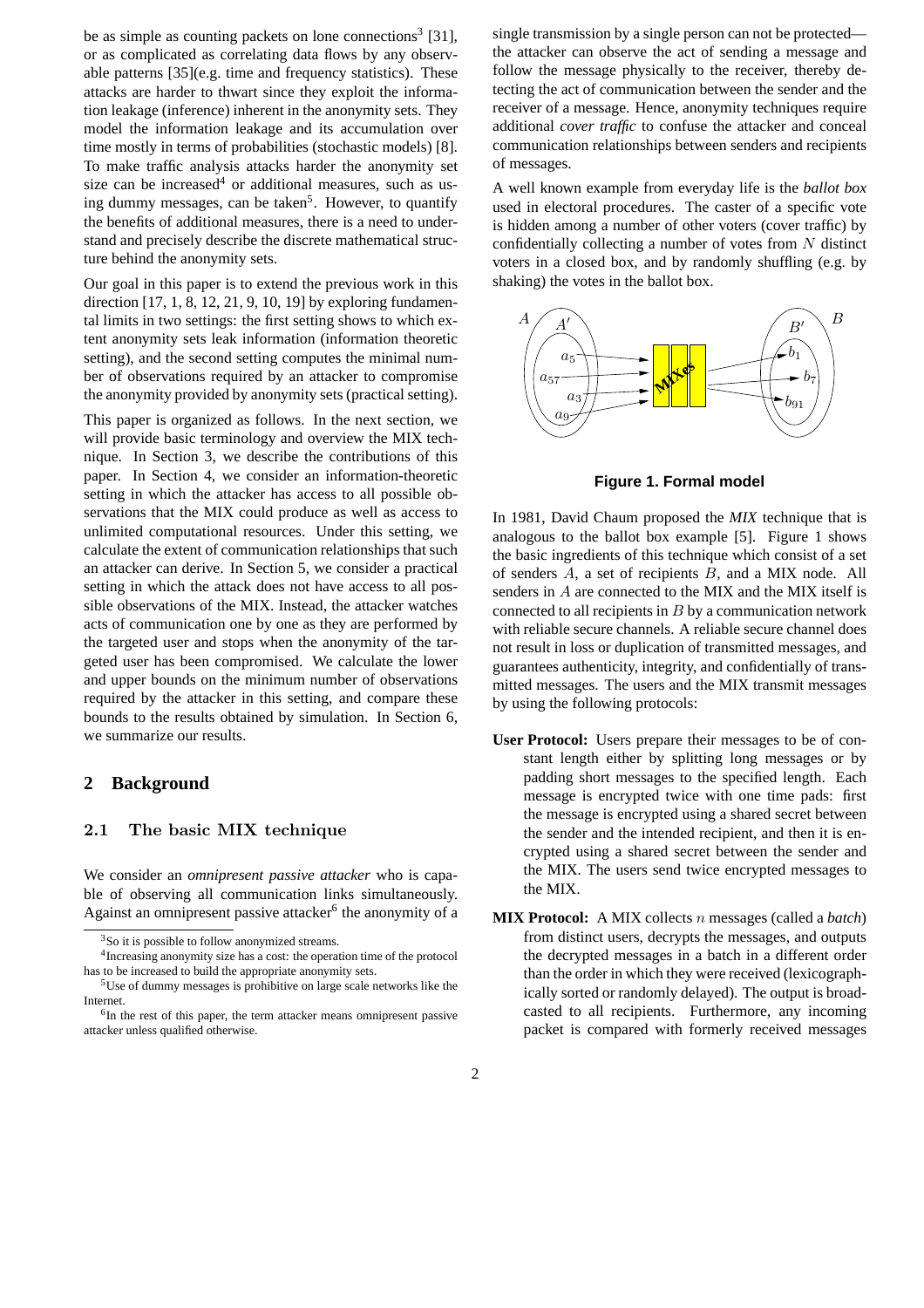(i.e. by locally caching formerly received messages) in order to reject any duplicate messages.

The basic MIX technique described above can perfectly hide the communication relationships between senders and recipients of messages from everybody but the MIX and message senders. Even the act of sending or receiving can be perfectly hidden if the above protocol is applied in fixed time slots, and if every user supplies a fixed number of messages (perhaps some or all of them being dummy messages) to each slot and the whole output batch in a time slot is distributed to every user [25, 5, 26]. Pfitzmann [26] states that the MIX technique provides information-theoretic anonymity and unobservability based on complexity-theoretic secure cryptography.

## **2.2 The pure MIX technique**

The "perfect" anonymity solution discussed above uses dummy messages. Even though this solution can provide perfect anonymity, it is not followed widely in large networks such as the Internet. The reasons are manifold and some of them are listed below:

- **Feasibility Reason** If the protocol is applied in rounds then all senders have to participate with a message. This procedure requires not only that all participants are synchronized, but also that all users are able and willing to send at predetermined times, whether anyone really wants to send or not. This is hard to realize in large networks such as the Internet with millions of users, some of which may be off-line.
- **Cost Reason** Implementation of the dummy messages in a MIX for a large network is very expensive. For instance, consider <sup>10</sup>, <sup>000</sup> users sending one message to the MIX. Assuming that the fixed message size is 4 KB, the data sent by users is <sup>40</sup>, <sup>000</sup> KB. Assuming that all the messages are broadcasted to all users, the volume of data increases to <sup>400</sup>, <sup>000</sup> MB.

As a consequence, most current implementations and solutions use a variant of the perfect MIX solution by neither using dummy messages nor the broadcasting function. In other words, resources are occupied only if real information is transmitted and the cover traffic consists only of the real traffic. We refer to a MIX technique without dummy messages or the broadcasting function as a *pure* MIX technique. Specifically, in the rest of this paper, we will use the following formal model of a MIX and information leakage therein for our analysis.

#### **Formal Model of the Pure MIX Technique**

- A communication system consists of a set of senders  $A$ , and a set of recipients  $B$ , and a MIX node (see Figure 1). If a sender  $a \in A$  communicates with a recipient  $b \in B$ , then we say that a and b are peer partners. If the roles of sender and receiver need to be distinguished, then we say that  $\alpha$  is a peer sending partner of  $b$  and  $b$  is a peer recipient partner of a.
- In each *communication round*<sup>7</sup> a subset  $A' \subseteq A$  of all senders A send a message to their peer partners. Let  $B' \subseteq B$  be the set of intended recipients. The act of sending or receiving a message is not hidden among dummy messages.
- The size of the sender anonymity set is  $|A'| = n$ , where  $1 < n < |A| N$  $1 < n \leqslant |A| = N$ .
- The size of the recipient anonymity set is  $|B'| \le n$ <br>since each sender sends exactly one message and sevsince each sender sends exactly one message and several senders may communicate with the same recipient.
- The information leakage  $X$  available to an attacker in a communication round consists of the pair  $(A', B')$  of peer senders and receivers peer senders and receivers.

## **3 Our Contributions**

It is evident from the prior research work that anonymity sets provide a limited protection of anonymity in presence of repeated communication. Kesdogan, Agrawal, and Penz proposed the *disclosure attack* to identify all peer recipient partners of a targeted user [17]. They subsequently analyzed the number of observations required by an attacker to mount the disclosure attack, and showed that the disclosure attack is an NP-complete problem [1]. Danezis significantly improved the performance of the disclosure attack by exploiting statistical properties of the observations and proposed the *statistical disclosure attack* [8, 10]. Kesdogan and Pimenidis have recently proposed a deterministic attack, the *hitting set attack*, and a variation that exploits statistical properties of observations, the *statistical hitting set attack*, on the MIXes [19]. By using simulations, they showed that the statistical hitting set attack requires the least number of observations among all known attacks.

The goal of this paper is extend this line of work by identifying the fundamental structure of anonymity sets and by deriving fundamental limits that are independent of attack methods. To that end, we use two different adversarial models

 ${}^{7}A$  communication round consists of the following events: The MIX node collects messages from a fixed number of distinct senders, and after applying the "MIX" protocol, it forwards the collected messages to their intended recipients.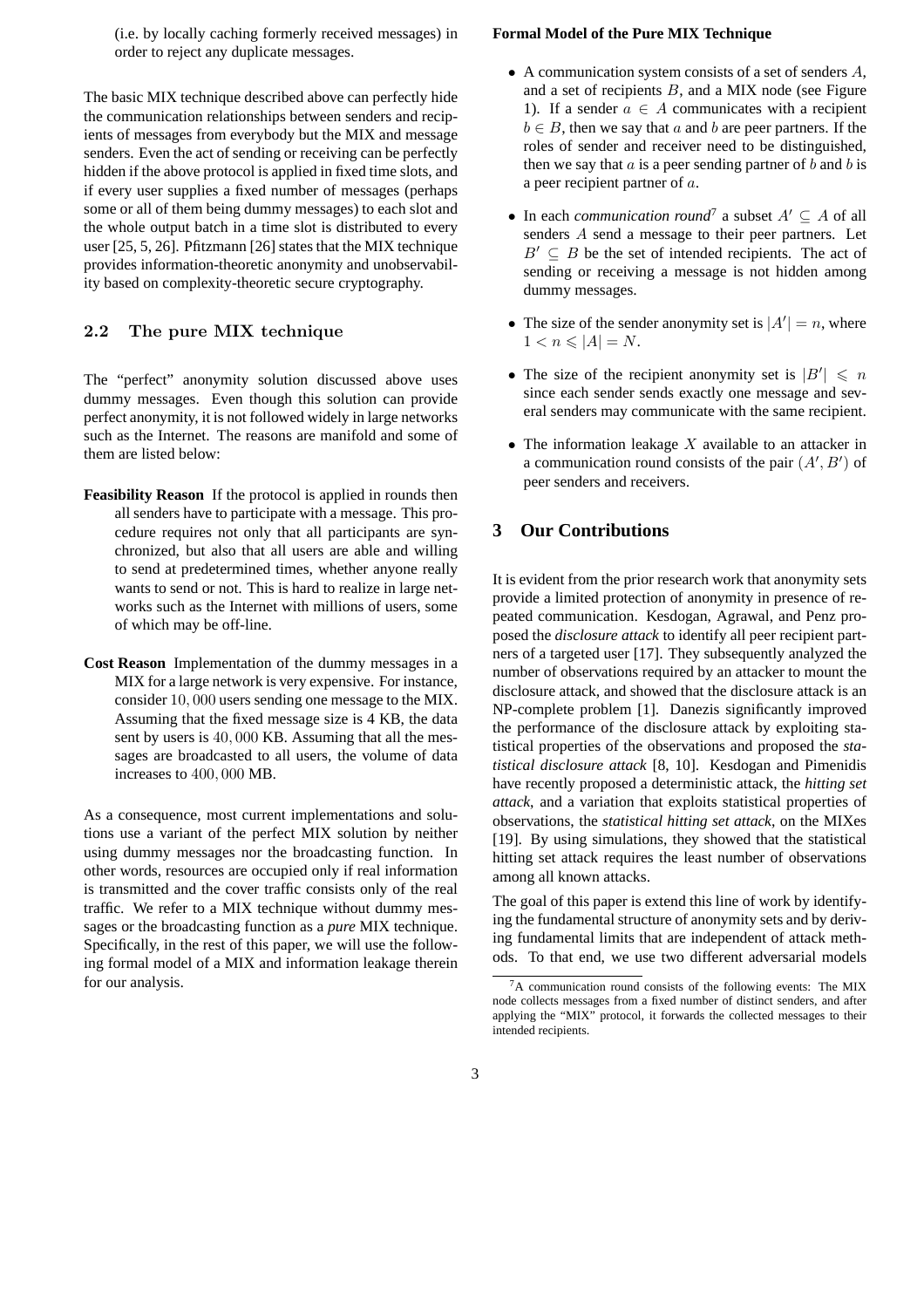to derive the following two different limits on the anonymity provided by a pure MIX technique:

**Information Theoretical Limits:** We derive information theoretical limits on anonymity by assuming that the attacker has observed all possible pairs of sender and receiver sets  $(A', B')$  and that the attacker has unbounded<br>computational resources. These assumptions allow us ceiver sets  $(A', B')$  and that the attacker has unbounded computational resources. These assumptions allow us to compute the absolute extent of information present in the observations of the traffic passing through the MIX.

We show that for open sender groups, that is, for  $|A'| =$ <br> $n \le |A| = N$  the attacker gains knowledge of all  $n < |A| = N$ , the attacker gains knowledge of all peer recipient partners of a targeted sender. For closed sender groups,  $A' = A$ , the attacker cannot deduce all peer partners of a targeted sender. However, the attacker can still obtains valuable information such as how many peer senders a particular recipient has, or if two recipients share a common sender.

**Practical Limits:** Here we assume that the information leakage is theoretically sufficient (i.e.  $|A'| = n < |A| = N$ ) to deduce all neer partners of a targeted user Alice N) to deduce all peer partners of a targeted user Alice. In contrast to the previous case, we assume that the attacker gathers observations one by one as they happen, and stops when there are sufficient observations to compromise the anonymity of a targeted user.

Under these assumption, we derive tight lower and upper bounds on the minimum number of observations required on the average by an attacker to deduce all peer partners of a targeted user Alice. We first show that the hitting set attack requires the least number of observations among all possible deterministic attacks, and therefore a bound on the number of observations required by the hitting set attack is a fundamental bound. We compare derived bounds to the simulated results and show that bounds computed in the paper provide a good approximation of the simulated results. The process of bound calculation also illuminates the fundamental structure of anonymity sets.

## **4 Information Theoretic Limits**

We model the communication relationships among senders and receivers by a bipartite *relationship graph*  $G = (A \cup$  $B, E$ ) (see Figure 2). The partite sets A and B represent the sets of senders and receivers respectively, while the set E consists of edges between senders and their peer recipient partners. Thus if Alice communicates with Bob then there is a corresponding edge in  $E$  between the vertex representing Alice in  $A$  and the vertex representing Bob in  $B$  (see Figure 2). Note that even if the real users behind the senders and recipients are the same persons, we distinguish them by their attributes "sender" and "recipient" with respect to a message



**Figure 2. Bipartite relationship graph with three senders and four receivers**

and put them in disjoint sets  $A$  and  $B$ . Each sender has a subset of all recipients as its peer partners. The sets of peer partners of two different senders may be disjoint, be the same, or overlap with each other. We now introduce three useful terms: *multiset*, *multiplicity*, and *neighbor function*.

**Definition 1** *A multiset* S *with cardinality* k *is an unordered list of* k *elements*  $x_1, x_2, ..., x_k$  *such that*  $x_i = x_j$  *for*  $1 \leq i \leq j \leq k$  *is possible. The multiset* S *is denoted by*  $\langle x_1, x_2, \ldots, x_k \rangle$ . Since *S* is unordered,  $\langle x_k, x_{k-1}, \ldots, x_1 \rangle$ *is also one of the possible notations for* S*.*

**Definition 2** *The multiplicity of x in a multiset*  $S =$  $\langle x_1, x_2, ..., x_k \rangle$  *is denoted by*  $mult(x, S)$  *and is given by the number of times* x *occurs in* S, that is,  $mult(x, S) = |\{i \mid$  $1 \leqslant i \leqslant k, x = x_i\}.$ 

**Definition 3** *The neighbor function*  $N(T)$ *,*  $T \subseteq A$  *or*  $T \subseteq$ B*, gives the set of all peer partners of nodes in* T*,*

 $N(T) = \{v \mid v \text{ is adjacent to a node } t \in T\}.$ 

*If the set*  $T$  *is a singleton*  $T = \{t\}$ *, then for the convenience of notation, we denote*  $N({t})$  *by*  $N(t)$ *. In Figure* 2,  $N({a_1, a_2}) = {b_1, b_2, b_3}$  *and*  $N(a_3) = {b_4}$ .

Given a bipartite relationship graph  $G$  and the batch size  $n$ , we can derive a mapping M that maps each *sender set*  $A' =$  ${a_1, a_2, ..., a_n} \subseteq A$  of size *n* to a set of all possible *receiver multisets* of A :

$$
M(A') = \{B' = \langle b_1, b_2, ..., b_n \rangle | B' \subseteq B \text{ and } b_i \in N(a_i) \text{ for } 1 \leq i \leq n\}
$$

In Figure 2, 
$$
M(\{a_1, a_2\}) = \{\langle b_1, b_1 \rangle, \langle b_1, b_2 \rangle, \langle b_2, b_2 \rangle,
$$
  
 $\langle b_1, b_3 \rangle, \langle b_2, b_3 \rangle\}.$ 

We assume that the attacker has access to all possible observations that may occur through the MIX. This is equivalent to assuming that the attacker knows the full mapping  $M$  defined by  $G$  and  $n$ . We are interested in asking the following question: Given  $M$  and  $n$ , what does the attacker know about G? In the next two subsections, we will show that for closed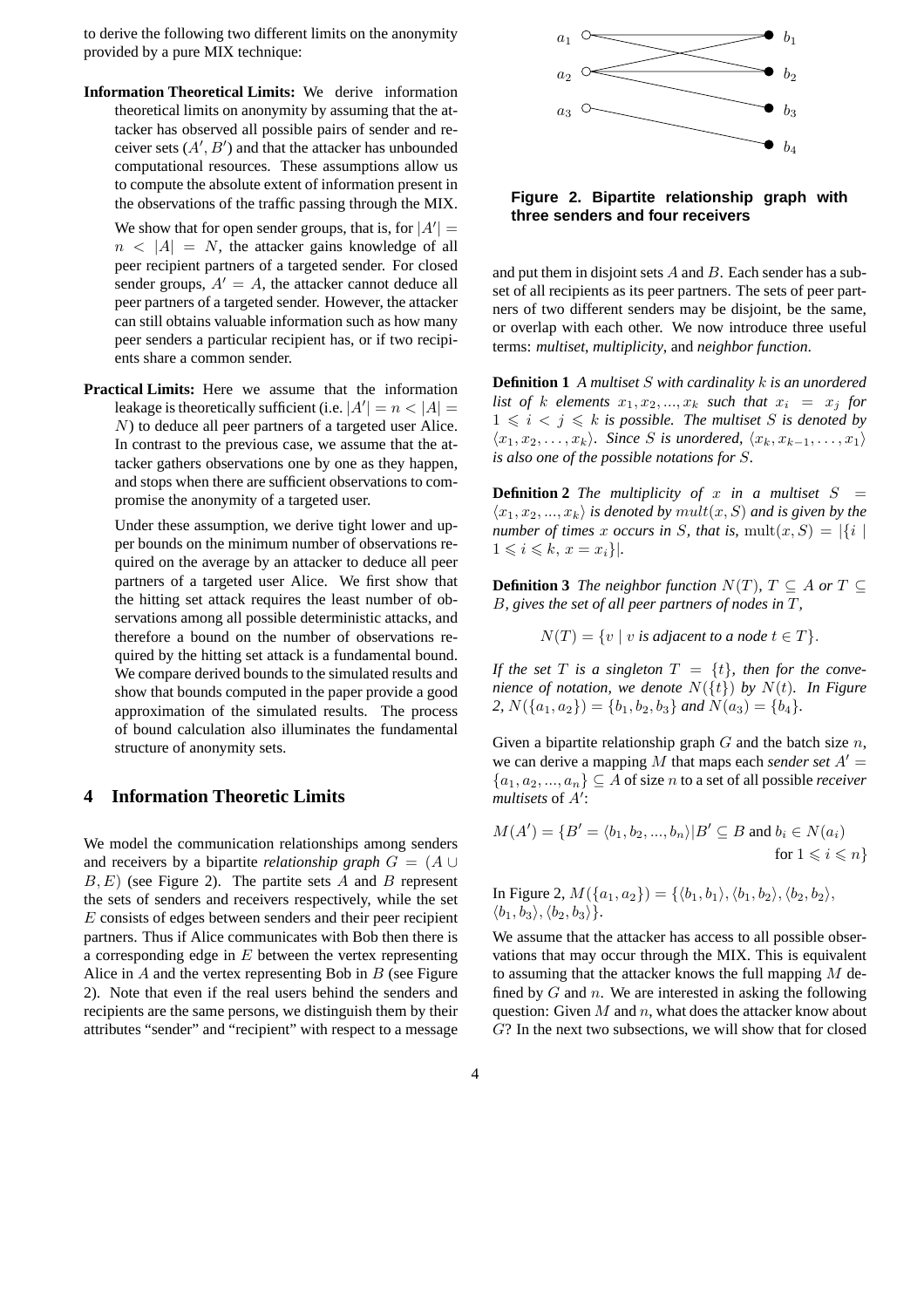sender groups,  $n = N$ , the attacker cannot reconstruct G, however, it can derive important functions that reveal structure of G. For open sender groups,  $n < N$ , the attacker can reconstruct G and therefore, deduce all peer partners of all senders. The attacker can derive more in the open sender group since in this case, the information leakage is contained in both the sender as well as the receiver sets while in the closed sender group case, the information leakage is contained only in the receiver sets.

## **4.1 Closed sender group**



**Figure 3. Permutation of nodes in bipartite graph.**

This case is characterized by  $|A'| = |A|$ , and therefore in the information leakage  $X - (A'B')$  only the receiver multiinformation leakage  $X = (A', B')$ , only the receiver multi-<br>sets  $B'$  provides some information about the underlying resets  $B'$  provides some information about the underlying relationship graph G.

Consider an anonymity system  $\Psi$  defined by  $(G, n)$ . We can obtain another anonymity system  $\Psi' = (G', n)$  by permuting<br>the labels of nodes in the sender partite-set A while leaving the labels of nodes in the sender partite-set A while leaving the edge set  $E$  and recipient partite-set  $B$  unchanged (see Figure 3). Since the permutation of the node labels in the sender partite-set A does not change the 'structure' of the graph G, the receiver multisets observed in  $\Psi'$  would be exactly the same as those observed in Ψ. *Therefore, the best we can hope in the case of the closed sender group is to learn the 'structure' of the graph* G*. In the rest of this section, we formally show that indeed it is possible to deduce the 'structure' of graph* G *by observing receiver multisets.*

#### **4.1.1 Structure of a bipartite graph**

To formally capture the notion of the 'structure' of a bipartite graph  $G = (A \cup B, E)$ , consider an alternative representation in which the edge set E is represented by a matrix  $\Sigma$  of size  $2^{|B|} \times |A|$ . The rows of  $\Sigma$  are indexed by the subsets of  $B$  and the columns are indexed by the vertices in  $A$ . The value of  $\Sigma[B'][a_j], B' \subseteq B$  and  $a_j \in A$ , is 1 if  $B'$  is the set of all peer recipients partners of  $a_j$  and is 0 otherwise set of all peer recipients partners of  $a_i$ , and is 0 otherwise. Thus, each column of  $\Sigma$  has only one non-zero entry. Since  $N(a)$ ,  $\forall a \in A$ , specify the graph G completely,  $(A \cup B, \Sigma)$ is a complete albeit highly redundant representation of the graph G.

For a bipartite graph  $G = (A \cup B, E) = (A \cup B, \Sigma)$ , permuting the node labels in the partite set  $A$  by using a permutation  $\pi$  ( $a_i \rightarrow a_{\pi(i)}$ ) while leaving the edge set E and the recipient set B unchanged to obtain the graph  $G'$  has the effect of permuting the columns of  $\Sigma$  to obtain a matrix  $\Sigma'$  such that  $\Sigma[\cdot][a_j] = \Sigma'[\cdot][a_{\pi(j)}]$  and  $G' = (A \cup B, \Sigma')$ . Since the permutation  $\pi$  can be arbitrarily chosen, the only common structure among  $\Sigma$  and  $\Sigma'$  is the weight of rows  $\Sigma[B'][\cdot]$ <br>denoted by  $w(B')$ . Thus formally, the structure of G is candenoted by  $w(B')$ . Thus formally, the structure of G is cap-<br>tured by the function  $w(B')$ ,  $B' \subset B$ , the number of nodes tured by the function  $w(B')$ ,  $B' \subseteq B$ , the number of nodes<br>in A that have  $B'$  as their neighbor in  $A$  that have  $B'$  as their neighbor.

#### **4.1.2 Deducing the structure of a bipartite graph**

In the following we will prove that the function  $w(B')$  can<br>be computed by observing receiver multisets in the leaked be computed by observing receiver multisets in the leaked information  $X = (A, B')$ . We will compute the function  $w(B')$  in two steps. In the first step, we compute an ancillary  $w(B')$  in two steps. In the first step, we compute an ancillary<br>function  $u(B')$  that gives the number of senders in A whose function  $u(B')$  that gives the number of senders in A whose<br>neer partners are a subset of  $B'$  that is peer partners are a subset of  $B'$ , that is,

$$
u(B') = |\{a \mid a \in A \text{ and } N(a) \subseteq B'\}|
$$

Let  $S^c$  denote the complement of the set S. Given  $B' \subseteq B$ , partition the set A in three disjoint subsets,  $A_{B}$ ,  $A_{B}$ , and  $A_{B', B'^c}$ , where each sender in  $A_{B'}$  has all of its peer partners in  $B'$ , each sender in  $A_{B'}c$ , has all of its peer partners in  $B'^c$ ,<br>and each sender in  $A_{B'}c$  has peer partners in both  $B'$  and and each sender in  $A_{B',B'}$ <sup>c</sup> has peer partners in both B' and  $B^{\prime c}$ . Clearly,

$$
u(B') = |A_{B'}|
$$
 (1)

$$
N = |A_{B'}| + |A_{B'}c| + |A_{B,B'}c| \tag{2}
$$

For the given set of receivers  $B'$ , chose a receiver multiset<br>such that the number of times the receivers in  $B'$  occur in such that the number of times the receivers in  $B'$  occur in the chosen receiver multiset is maximum among all possible receiver multisets. Denote the chosen receiver multiset by  $R_{B'}$ :

$$
R_{B'} = \underset{R}{\operatorname{argmax}} \sum_{b \in B'} \operatorname{mult}(b, R)
$$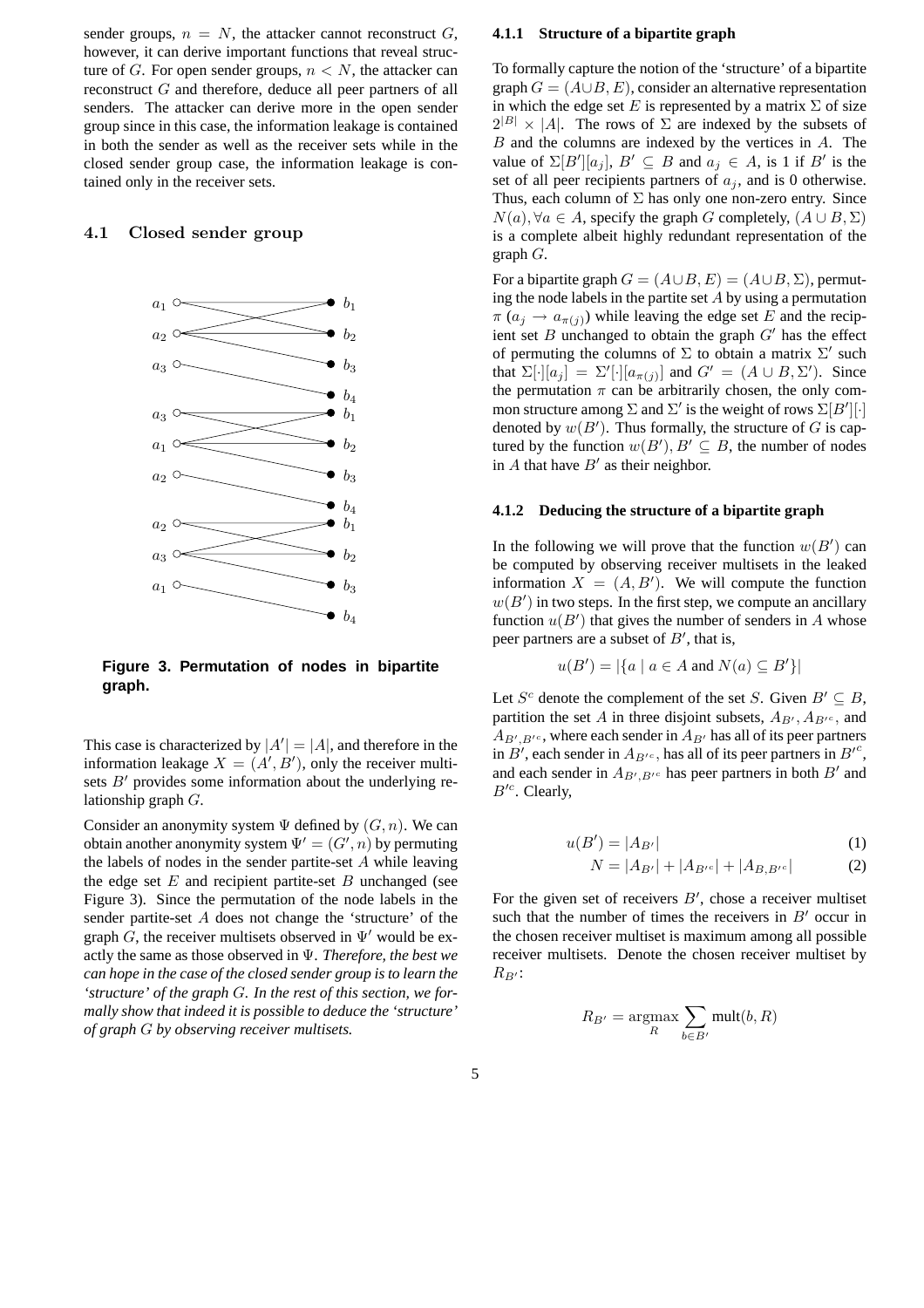where  $\argmax_x f(x)$  equals to a value of x that maximizes  $f(x)$ .

In the sender set corresponding to the receiver multiset  $R_{B}$ . all senders who could send a message to a receiver in  $B'$  did so, and therefore,

$$
\sum_{b \in B'} \text{mult}(b, R_{B'}) = |A_{B'}| + |A_{B', B'^c}|.
$$
 (3)

Similarly, pick a receiver multiset  $R_{B^{\prime c}}$  such that the sum of multiplicity of nodes in  $B^{\prime c}$  in  $R_{B^{\prime c}}$  is maximum among all receiver multisets. By a similar reasoning,

$$
\sum_{b \in B'^c} \text{mult}(b, R_{B'^c}) = |A_{B'^c}| + |A_{B', B'^c}|.
$$
 (4)

We have four independent linear equations  $(1)$ – $(4)$  in four variables,  $u(B')$ ,  $A_{B'}$ ,  $A_{B'}$ , and  $A_{B',B'}$ , and we can solve for  $u(B')$ for  $u(B')$ .

In the second step, we derive  $w(B')$  from  $u(B')$  by applying<br>the Möbius inversion formula. Recall that according to the the Möbius inversion formula. Recall that according to the Möbius inversion formula if

$$
g(E) = \sum_{F \,:\, F \subseteq E} h(F)
$$

then

$$
h(E) = \sum_{F \,:\, F \subseteq E} (-1)^{|E| - |F|} g(F)
$$

Since

$$
u(B') = \sum_{B'' \colon B'' \subseteq B'} w(B'')
$$
 (5)

by using the Möbius inversion formula, we can calculate the function  $w(B')$  from the function  $u(B')$ .

Knowledge of the function  $w(B')$  (and the ancillary function  $w(B')$ ) enables an attacker to compromise anonymity; the  $u(B')$ ) enables an attacker to compromise anonymity: the value of  $u(B)$ )  $h \in B$  is equal to the number of senders value of  $w({b})$ ,  $b \in B$ , is equal to the number of senders who only communicate with b;  $N - u({b}c)$  is equal to the number of senders who communicate to b;  $N - u({b_1}^c)$  –  $u({b_2}^c) + u({b_1, b_2}^c)$ ,  $b_1, b_2 \in B$ , provides the number of common sender partners of  $b_1$  and  $b_2$  etc.

#### **4.2 Open sender group**

In an open environment, the attacker can observe the relationship between proper subsets of  $A' \subset A$  to the subsets of  $B' \subset B$ . We next show that in such environments, an attacker can reconstruct the relationship graph G, and deduce who communicates with whom.

Note that the sets  $N(b) = \{a \in A \mid b \in N(a)\}, b \in B$ , are sufficient to construct  $G$ , and it suffices to show that the attacker can determine  $N(b)$  for all  $b \in B$ . Let  $m_b$  be the

maximum possible multiplicity of  $b$  in receiver multisets corresponding to the sender sets of size  $n$ , that is,

$$
m_b = \max_{\tilde{A} \subseteq A, |\tilde{A}| = n} \left( \max_{\tilde{B} \in M(\tilde{A})} \text{mult}(b, \tilde{B}) \right).
$$

There are three cases to be considered:

• If  $m_b = 0$ , then  $|N(b)| = 0$ , and as a consequence  $N(b) =$ ∅.

• If  $m_b = n$ , then  $|N(b)| \ge n$ . Let A' be the set of all sender sets  $\tilde{A} \subset A$  such that  $|\tilde{A}| = n$  and the maximum possible sets  $\tilde{A} \subseteq A$  such that  $|\tilde{A}| = n$  and the maximum possible multiplicity of b in receiver multisets corresponding to  $\tilde{A}$  is  $n$ , that is,

$$
\mathcal{A}' = \{ \tilde{A} | \tilde{A} \subseteq A \text{ and } \max_{\tilde{B} \in M(\tilde{A})} \text{mult}(b, \tilde{B}) = |\tilde{A}| = n \}.
$$

If  $\tilde{A} \in \mathcal{A}'$ , then all members of  $\tilde{A}$  have b as its neighbor, that is  $\tilde{A} \subset N(h)$ . If that was not the case, the maximum mulis,  $\tilde{A} \subset N(b)$ . If that was not the case, the maximum multiplicity of  $b$  in receiver multisets corresponding to  $A$  would be less than  $n$ , producing a contradiction with the definition of  $A'$ .

We claim that  $N(b) = \bigcup_{\tilde{A} \in \mathcal{A}'} \tilde{A}$ . As  $\tilde{A} \in \mathcal{A}'$  implies that  $\tilde{A} \in N(b)$ .  $\tilde{A} \in N(b)$ . We will gase  $N(b) \in N(b)$ .  $\tilde{A} \subset N(b), \bigcup_{\tilde{A} \in \tilde{\mathcal{A}}} \tilde{A} \subset N(b).$  We will prove  $N(b) \subset$  $\bigcup_{\tilde{A} \in A'} \tilde{A}$  by contradiction. Assume that there exist  $a' \in M(\lambda)$  and that  $e'$  is not a grounder of any set  $\tilde{A}$  in  $A'$ . Now  $N(b)$  such that a' is not a member of any set  $\tilde{A}$  in  $A'$ . Now take a set A' in A', and replace one of its element by  $a'$  to obtain the sender set A''. This operation would preserve the obtain the sender set  $A''$ . This operation would preserve the cardinality of  $A''$  to n since a' is not a member of  $A' \in A'$ .<br>However since all member of thus constructed  $A''$  have h as However since all member of thus constructed  $A''$  have b as its neighbor,

$$
n = \max_{B'' \in M(A'')} \text{mult}(b, B'').
$$

Therefore,  $A'' \in \tilde{A}$  and  $a'$  is a member of a set in  $A'$ , a contradiction contradiction.

• If  $1 \leq m_b \leq n - 1$ , then  $|N(b)| = m_b$ , that is,  $b \in N(a)$ for exactly  $m_b$  elements of A. Let A' be a set for which

$$
m_b = \max_{B' \in M(A')} \text{mult}(b, B').
$$

Clearly  $N(b) \subset A'$ . We can examine each element a' of A'<br>in turn to see if it belongs to  $N(b)$  by using the following in turn to see if it belongs to  $N(b)$  by using the following procedure. Consider  $a' \in A'$  and construct a sender set  $A''$ by substituting a' from A' with an element of  $A \setminus A'$ , and compute compute

$$
m''_b = \max_{B'' \in M(A'')} \operatorname{mult}(b, B'').
$$

Clearly, if  $m''_b = m_b$ , then  $a' \notin N(b)$ , and if  $m''_b < m_b$ , then  $a' \in N(b)$  $a' \in N(b)$ .

Hence in each case, we can determine  $N(b)$  from the information leakage and the proof is complete.  $\Box$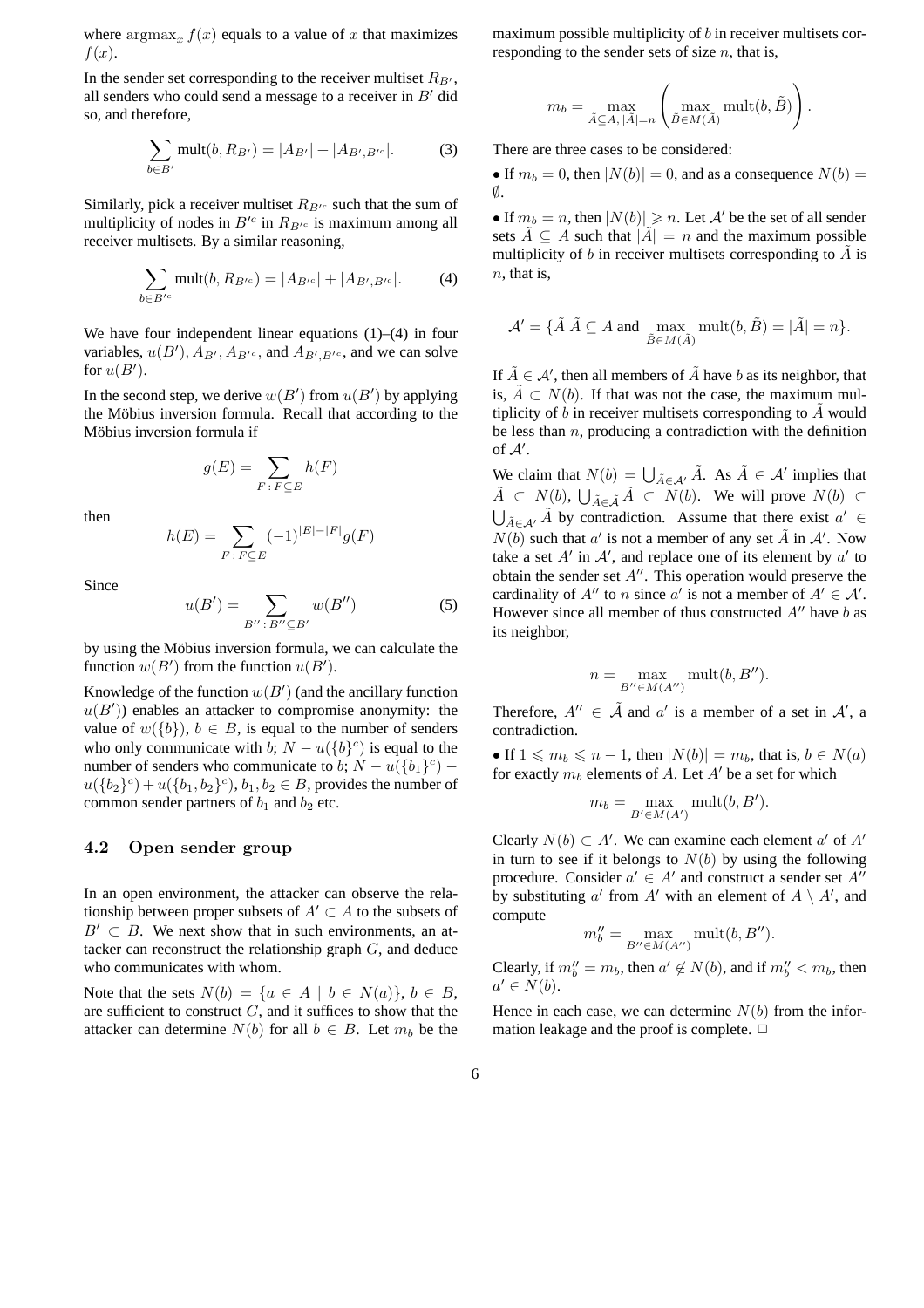#### **4.3 Example**

Consider the bipartite relationship graph with three senders  $a_1, a_2$ , and  $a_3$ , and four receivers  $b_1, b_2, b_3$ , and  $b_4$ , given in Figure 2. We will illustrate the theoretical limits for the closed and open sender-group cases by using this relationship graph.

## **4.3.1 Closed sender group calculations**

From Figure 2, for the closed sender group, the receiver multisets are given by:

$$
M(\{a_1, a_2, a_3\}) = \{\langle b_1, b_1, b_4 \rangle, \langle b_1, b_2, b_4 \rangle, \langle b_2, b_2, b_4 \rangle, \langle b_1, b_3, b_4 \rangle, \langle b_2, b_3, b_4 \rangle\}
$$

Next we will produce the alternative representation of the relationship graph in terms of the matrix  $\Sigma$  as described above. We will assume that the first, second, and third columns of  $\Sigma$  correspond to the senders  $a_1, a_2$ , and  $a_3$  respectively, and that the first, second, and third rows correspond to the receiver set  $\{b_1, b_2\}$ ,  $\{b_1, b_2, b_3\}$ , and  $\{b_4\}$ , respectively. The matrix  $\Sigma$  has  $2^4$  rows, one row for each subset of B, however all of its rows except the first three are zero rows since the peer recipients of  $a_1, a_2$ , and  $a_3$  are  $\{b_1, b_2\}$ ,  $\{b_1, b_2, b_3\}$ , and  ${b_4}$ , respectively. The matrix  $\Sigma$  is given by

$$
\Sigma = \begin{pmatrix}\n1 & 0 & 0 \\
0 & 1 & 0 \\
0 & 0 & 1 \\
0 & 0 & 0 \\
0 & 0 & 0 \\
\vdots & \vdots & \ddots & \vdots \\
0 & 0 & 0 \\
0 & 0 & 0\n\end{pmatrix}
$$
\n(6)

The weight function for this matrix is given by:

$$
w(B') = \begin{cases} 1 & \text{for } B' = \{b_1, b_2\}, \{b_1, b_2, b_3\}, \{b_4\} \\ 0 & \text{otherwise} \end{cases}
$$

The theoretical limit derived for the closed sender group indicates that although we cannot derive the matrix  $\Sigma$  from the receiver multisets, we can deduce the weight function  $w(B')$  of the matrix  $\Sigma$ . In order to deduce the weight func-<br>tion  $w(B')$  we first need to calculate the ancillary function tion  $w(B')$ , we first need to calculate the ancillary function<br> $w(B')$ . Set  $B' = Jh$ ,  $h_2$ ). We will illustrate how to calculate  $u(B')$ . Set  $B' = \{b_1, b_2\}$ . We will illustrate how to calculate<br> $u(b_1, b_2)$ . We pick the receiver multiset  $(b_1, b_2, b_3)$  as  $B_{D}$  $u({b_1, b_2})$ . We pick the receiver multiset  $\langle b_1, b_1, b_4 \rangle$  as  $R_{B'}$ since the sum of multiplicity of recipients  $b_1$  and  $b_2$  is maximum in this receiver multiset. Other equally good choices are  $\langle b_1, b_2, b_4 \rangle$ ,  $\langle b_2, b_2, b_4 \rangle$  since they also contain  $b_1$  and  $b_2$ twice.

Similarly, we pick the receiver multiset  $\langle b_1, b_3, b_4 \rangle$  as  $R_{B}$ <sub>c</sub> since it maximizes the sum of multiplicity of  $b_3$  and  $b_4$  to 2. We could have also chosen  $\langle b_2, b_3, b_4 \rangle$  as  $R_{B}$ <sub>c</sub>.

Now as discussed above we obtain the following equations:

$$
\sum_{b \in B'^c} \text{mult}(b, R_{B'^c}) = 2 = |A_{B'^c}| + |A_{B', B'^c}| \qquad (7)
$$

$$
\sum_{b \in B'} \text{mult}(b, R_{B'}) = 2 = |A_{B'}| + |A_{B', B'^c}| \tag{8}
$$

$$
3 = |A_{B'}| + |A_{B',B'^c}| + |A_{B'^c}| \tag{9}
$$

Solving above three equations, we obtain  $|A_{B'}|$  =  $1, |A_{B^{\prime}}| = 1$ , and  $|A_{B^{\prime}, B^{\prime}}| = 1$ . Using (1),  $u({b_1, b_2}) =$ 1, that is number of senders whose peer recipients are a subset of  ${b_1, b_2}$  is 1. One quick look at the graph confirms this calculation as  $a_1$  is the only sender not to have a recipient outside  ${b_1, b_2}$ .

By using the same procedure for other subsets of  $B$ , we can deduce the ancillary function  $u$  completely as follows:  $u({b_1})=0, u({b_2})=0, u({b_3})=0, u({b_4})=1,$  $u({b_1, b_2})=1, u({b_1, b_3})=0, u({b_1, b_4})=1,$  $u({b_2,b_3})=0, u({b_2,b_4})=1, u({b_3,b_4})=1,$  $u({b<sub>1</sub>, b<sub>2</sub>, b<sub>3</sub>})=2, u({b<sub>1</sub>, b<sub>2</sub>, b<sub>4</sub>})=2,$  $u({b<sub>1</sub>, b<sub>3</sub>, b<sub>4</sub>})=1, u({b<sub>2</sub>, b<sub>3</sub>, b<sub>4</sub>})=1,$ and  $u({b_1, b_2, b_3, b_4})=3.$ <br>By using Möbius's i

using Möbius's inversion formula, we get  $w({b_1, b_2, b_3}) = u({b_1, b_2, b_3}) - u({b_1, b_2}) - u({b_1, b_3})$  $-u({b_2,b_3}) + u({b_1}) + u({b_2}) + u({b_3})$  $= 2 - 1 - 0 - 0 + 0 + 0 + 0 = 1$ 

Similarly we can derive the value of  $w(\cdot)$  for other subsets of B.

#### **4.3.2 Open sender group calculations**

We will illustrate the open sender group case by using the bipartite graph in Figure 2 with  $n = 2$ . In this environment we have the following cases:

1. 
$$
A' = \{a_1, a_2\}
$$
 and  
\n $M(A') = \{\langle b_1, b_1 \rangle, \langle b_1, b_2 \rangle, \langle b_2, b_2 \rangle, \langle b_1, b_3 \rangle, \langle b_2, b_3 \rangle\}$   
\n2.  $A' = \{a_1, a_3\}$  and  $M(A') = \{\langle b_1, b_4 \rangle, \langle b_2, b_4 \rangle\}$   
\n3.  $A' = \{a_2, a_3\}$  and  
\n $M(A') = \{\langle b_1, b_4 \rangle, \langle b_2, b_4 \rangle, \langle b_3, b_4 \rangle\}$ 

Now focus on  $b_1$ . The maximum possible multiplicity of  $b_1$ in receiver multisets corresponding to the sender sets of size two, represented by  $m_{b_1}$  is two and it occurs for the sender set  $\{a_1, a_2\}$ . As discussed above, since for  $b_1$ ,  $m_{b_1} = n$ ,  $N(b_1) = \{a_1, a_2\}.$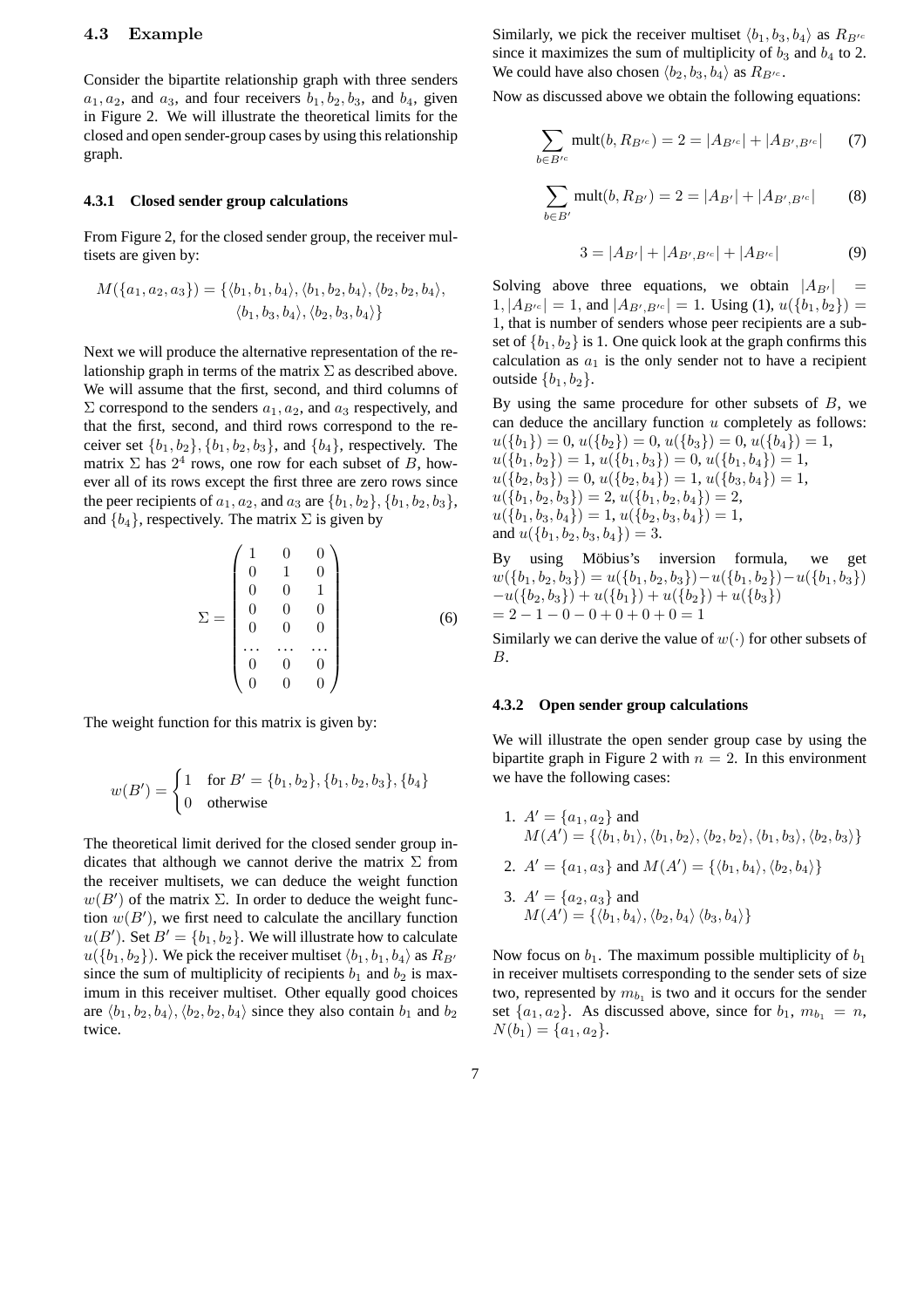Now consider  $b_2$ . The maximum possible multiplicity of  $b_2$ in receiver multisets corresponding to the sender sets of size two is again two and it occurs for the sender set  $\{a_1, a_2\}$ . Therefore, for  $b_2$  also  $N(b_2) = \{a_1, a_2\}.$ 

The case for  $b_3$  differs from  $b_1$  and  $b_2$  in that  $m_{b_3}$  is only 1 and it occurs for sender groups  $\{a_1, a_2\}$  and  $\{a_2, a_3\}$ . As discussed above, we need to check whether  $a_1, a_2$ , and  $a_3$ belong to the set  $N(b_3)$ . To do so, replace  $a_1$  in  $\{a_1, a_2\}$ by  $a_3$  to obtain  $\{a_2, a_3\}$ . Since among the receiver multisets corresponding to  $\{a_2, a_3\}$  has the maximum multiplicity of  $b_3$  is 1,  $a_1 \notin N(b_3)$ . To check whether  $a_2$  is in  $N(b_3)$ , replace  $a_2$  in  $\{a_1, a_2\}$  by  $a_3$  to obtain  $\{a_1, a_3\}$ . The maximum multiplicity of  $b_3$  in the receiver multisets corresponding to  ${a_1, a_3}$  is 0, and therefore  $a_2 \in N(b_3)$ . Finally by the same reasoning as the one given for  $a_1, a_3 \notin N(b_3)$ . Therefore  $N(b_2) = \{a_2\}$  $N(b_3) = \{a_2\}.$ 

The case for  $b_4$  is similar to the one for  $b_3$ , and we can deduce that  $N(b_4) = \{a_2\}.$ 

Thus we can deduce  $N(b)$  for  $b = b_1, b_2, b_3$ , and  $b_4$ , and reconstruct the communication relationship graph completely.

## **5 Practical Limits**

Information theoretic limits answer the general question of whether the anonymity sets leak sufficient information to deduce peer partners of a targeted user. These results show that information leaked in all possible observations of the system is sufficient to deduce peer partners if and only if  $A' \subset A$ . In practice, an attacker does not have access to all possible observations. Instead, the attacker starts at a given time, observes communication rounds in which the targeted user Alice participates, and stops when all peer partners of Alice have been deduced. Important questions from the view point of a practical attacker are the following. What is the minimum number of observations required to deduce all peer partners of a targeted user? Is there a feasible attack that can deduce all peer partners using only the minimum number of observations? In this section, we will answer these questions.

Our first observation is that the hitting set attack proposed by Kesdogan and Pimenidis [19] requires the least number of observations among all possible attacks, known or unknown, that deterministically find all peer partners of Alice. This observation can be easily made by considering the following description of the hitting set attack $8$ .

**Hitting Set Attack** To mount the hitting set attack, the attacker starts with the set  $S_0$  that contains all  $\binom{N}{m}$  possible

subsets of cardinality m of N recipients<sup>9</sup>. Since Alice has m peer partners, exactly one subset in  $S_0$  is the set of all peer partners of Alice. Let  $\{B_1, B_2, B_3, \ldots\}$  be the recipient sets in the successive communication rounds in which Alice participates. Since Alice has a peer partner in  $B_1$ , a set in  $S_0$ that has an empty intersection with  $B_1$  cannot be the set of all peer partners of Alice. Thus upon observing  $B_1$ , the attacker obtains a new solution set  $S_1$  by discarding all recipients sets in  $S_0$  that have an empty intersection with  $B_1$ . The attacker repeats this process to generate solution sets  $S_2, S_3, \ldots$  after observing recipient sets  $B_2, B_3, \ldots$  respectively, until the solution set  $S_T$  has only one subset in it. The last remaining subset in the solution set  $S_T$  has to be the set of all peer partners of Alice. Note that the hitting set attack finds the *unique minimal* hitting set of all observations. Also note that under our assumptions, the above procedure will stop in finite number of observations.

**Corollary 5.1** *The hitting set attack requires the minimum number of observations to deterministically find all peer partners of Alice.*

**Proof** In the above construction, all subsets in  $S_i$  are consistent with the observations  $B_1, B_2, \ldots, B_i$ . Thus as long as there are more than one subset in  $S_i$ , all peer partners of Alice cannot be deduced deterministically. As a corollary, the hitting set attack requires the minimum number of observations to deterministically find all peer partners of Alice.  $\Box$ 

## **5.1 Lower bound on the number of observations required for the hitting set attack**

**Claim 1** *Let Bob be one of the peer partners of Alice. We claim that before finishing the hitting set attack, either Bob occurs as the only recipient in a recipient set or Bob occur as the only peer partner of Alice in at least two recipient sets.*

**Proof** We will prove this claim by contradiction. Assume that the attacker has finished the hitting set attack, that is, it has found N(Alice) which equals to the *unique minimal* hitting set of cardinality  $m$  of all observed recipient sets. Also assume that neither Bob occurs as the only recipient in a recipient set nor does he occur as the only peer partner of Alice in at least two recipient sets. There are two cases in which this can happen. In the first case, all recipient sets observed by the attacker that include Bob also include at least one another peer partner of Alice<sup>10</sup>. In this case,

<sup>8</sup>The description of the hitting set attack given here is for deriving our observation. In practice, the attacker would use efficient implementations to circumvent computational complexity of the hitting set attack [29].

<sup>&</sup>lt;sup>9</sup>Here we assume that the attacker knows the value of  $m$ . See [17] for a justification of this assumption.

<sup>&</sup>lt;sup>10</sup>This includes the case when Bob has not been observed by the attacker in any of the recipient sets.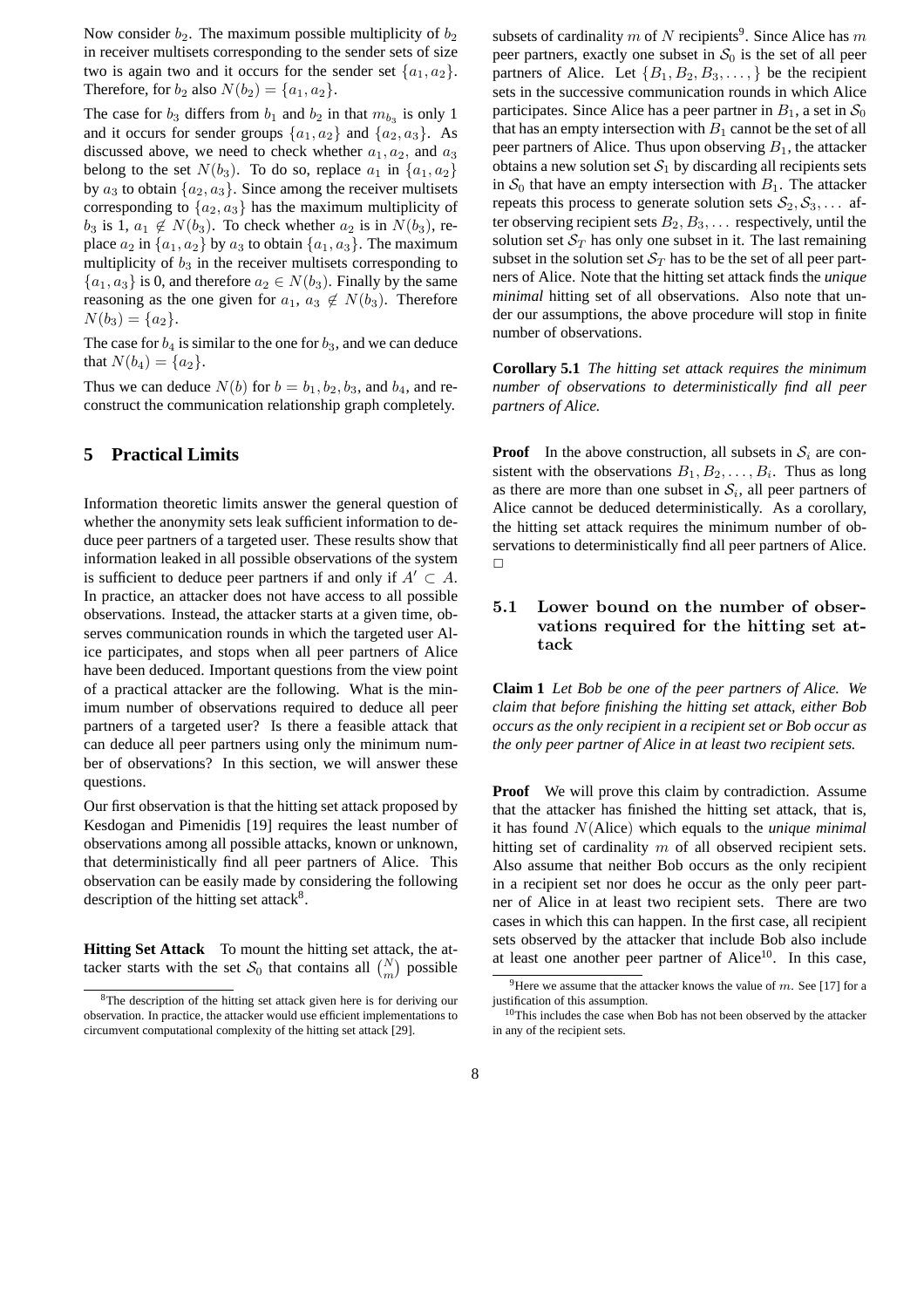$H' = N(\text{Alice})/\{\text{Bob}\}\$ is a hitting set of cardinality  $m - 1$ contradicting our assumption that the attacker has found a unique hitting set of cardinality  $m$ .

In the second case, Bob occurs as the only peer partner of Alice in exactly one observed recipient set  $B'$ , and all<br>other observed recipient sets that include Bob also include other observed recipient sets that include Bob also include at least one other peer partner of Alice. Since according to our assumptions, Bob does not occur as the only recipient in B', there is another recipient, say Carolyn, in B'<br>who is not a neer partner of Alice. In this case,  $H'$ who is not a peer partner of Alice. In this case,  $H' =$ N(Alice)/{Bob}∪{Carolyn} will also be a hitting set of cardinality m, contradicting our assumption that the attacker has found a unique hitting set of cardinality  $m$ .  $\Box$ 

If a recipient set contains only one peer partner of Alice, we will say that the peer partner of Alice occurs *exclusively*. We can obtain a lower bound on the number of observations required by the hitting-set attack by counting the number of observations required to see each peer partner of Alice either occur as the only recipient in an observed recipient set or occur exclusively at least twice in observed recipient sets. We loosely call it "two-exclusivity" observation of Alice's peer partners 11. We compute this number by constructing a Markov process  $X_t$ , where t denotes the index of  $B_t$ . The state-space of  $X_t$  is a triplet  $\{m_0, m_1, m_2\}$ , where  $m_0$  is the number of peer partners of Alice that have not been observed,  $m_1$  is the number of peer partners of Alice that have been observed exclusively exactly once, and  $m_2$  is the number of peer partners of Alice that have been observed either at least twice exclusively in recipient sets or at least once as the only recipient in a recipient set.

Clearly  $m_0 + m_1 + m_2 = m$ . Label the state  $\{m_0, m_1, m_2\}$ by index  $i = m_0(m + 1) - m_0(m_0 - 1)/2 + m_1 + 1$ . This assign each state a unique label  $i, 1 \leq i \leq (m + 1)(m + 1)$  $2)/2^{12}$ .

In the beginning of the hitting set attack, the state is given by  ${m, 0, 0}$  and is indexed by  ${m + 1}(m + 2)/2$ . The state  $\{0, 0, m\}$ , indexed by 1, corresponds to the point before which hitting set attack cannot be concluded. Let M be the transition matrix<sup>13</sup> of  $X_t$  with the  $M_{ij}$  denoting the probability of going from the  $i$ -th state to the  $j$ -th state after making an observation. Let  $e(j)$  be the column matrix of size  $(m+1)(m+2)/2 \times 1$  with j-th entry equal to 1 and other entries zero. The probability of ending in state  $\{0, 0, m\}$  after T observations is given by

$$
P(T) = e'((m+1)(m+2)/2)M^{T}e(1)
$$
 (10)

where  $x'$  denotes the transpose of the matrix  $x$ .

It follows that with probability  $P(T) - P(T - 1)$  the attacker will take at least  $T$  observations to finish the hitting set attack, and a lower bound on the expected number of observations is given by:

$$
L = \sum_{k=1}^{k=\infty} k(P(k) - P(k-1))
$$
(11)  
= 
$$
\sum_{k=1}^{k=\infty} ke'((m+1)(m+2)/2)[M^k - M^{k-1}]e(1)
$$
(12)

The time and space complexity of computing the lower bound  $L$  is mainly determined by the size of the matrix  $M$ which only depends on m and is given by  $O(m<sup>4</sup>)$ . With an appropriate mathematical representation, we avoided explicit computation of the whole matrix  $M$ , and managed to determine L in the time and space complexity of  $O(m^2)$ . On a Pentium 4 PC with 2.4GHz processor and 512MB RAM, the highest runtime and space consuming computation ( $N = 200000, n = 100, m = 65$ ) in our plots required less than 1 second and 1MB of memory. For more implementation details, the reader is referred to [29].

## **5.2 Upper bound on the number of observations required for the hitting set attack**

Let  $p(l)$  be the probability that l independent recipient sets have at least one non-peer partner of Alice in common. Clearly,  $p(l)$  decreases monotonically with l. For our parameters of interests, we found that  $p(l) \approx 0$  for  $l \ge 4$ . Thus if a peer partner of Alice occurs exclusively in three recipient sets, then with high probability, the attacker can find identify it as a peer partner. In Appendix C, we formally show that the effect of  $p(l)$ , for  $l \geq 4$  is negligible for typical values<br>of MIX parameters and the number of observations required of MIX parameters, and the number of observations required to see each peer partner exclusively in at least three recipient sets provides a good upper bound on the number of observations required for the hitting set attack.

We can compute the average number of observations required to see each peer partner occur exclusively in at least three recipient sets or as the only recipient in a recipient set by using similar arguments as used for the lower bound. We refer to this as "three-exclusivity" observation <sup>14</sup>. In this case, the state of the Markov process  $X_t$ , is a quartet  ${m_0, m_1, m_2, m_3}$ , where  $m_0$  is the number of peer partners of Alice that have not been observed,  $m_1$  is the number of peer partners of Alice that have been observed exactly once

 $11$ The term "two-exclusivity" is loose since if a peer partner occurs as the only recipient in a recipient set, then it is not necessary to observe that peer partner twice.

<sup>&</sup>lt;sup>12</sup>The state-space is of size  $\sum_{m_0=0}^{m} \sum_{m_1=0}^{m-m_0} 1 = (m+1)(m+2)/2$ since for each value of  $m_0$ ,  $m_0 = 0, 1, \ldots, m, m_1 = 0, 1, \ldots, m - m_0$ .<br><sup>13</sup>Appendix A contains explicit formulas for the transition matrix *M*.

<sup>14</sup>The term "three-exclusivity" is loose since if a peer partner occurs as the only recipient in a recipient set, then it is not necessary to observe that peer partner thrice.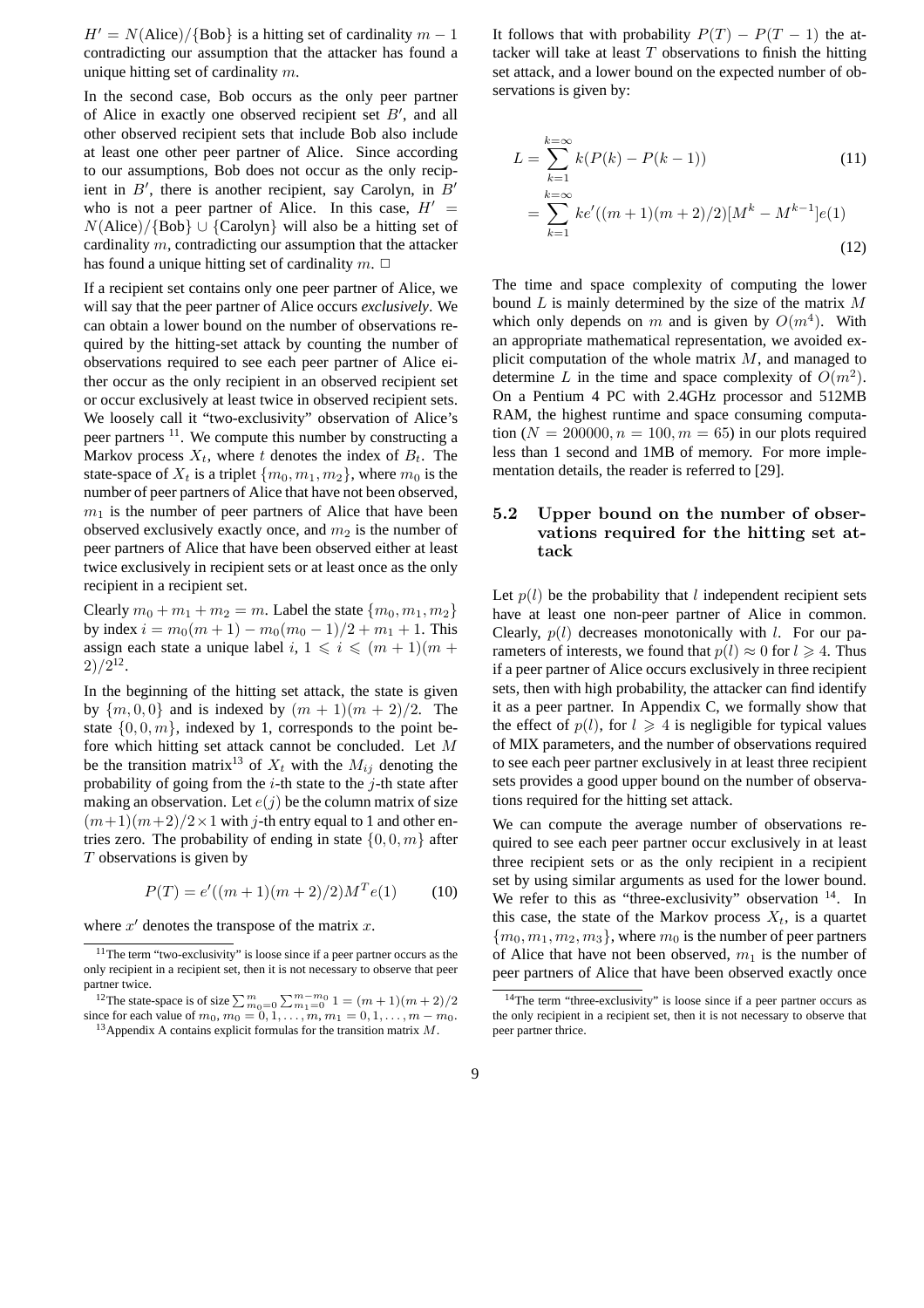

; ; **Figure 4. Number of observation required for Case (a)**

exclusively, and  $m_2$  is the number of peer partners of Alice that have been observed exactly twice exclusively, and  $m_3$  is the number of peer partners of Alice that have been observed either at least thrice exclusively in recipient sets or at least once as the only recipient in a recipient set.

Clearly  $m_0 + m_1 + m_2 + m_3 = m$ . Label the state  ${m_0, m_1, m_2, m_3}$  by index

$$
i = \frac{(m-m_3)^2(m-m_3+1) + 2(m-m_3)(m-m_3+1)}{6}
$$

$$
+ m_0(m-m_3+1) - \frac{m_0(m_0-1)}{2} + m_1 + 1.
$$

This assign each state a unique label  $i, 1 \leq i \leq \frac{(m+1)^2(m+2)+(m+1)(m+2)}{6}$ . Let M be the transition matrix of this Markov process<sup>15</sup> and let  $e(i)$  be the column matrix of this Markov process<sup>15</sup>, and let  $e(j)$  be the column matrix of size  $\frac{(m+1)^2(m+2)+(m+1)(m+2)}{6} \times 1$  with j-th entry equal<br>to 1 and other entries zero. It follows that the upper bound is to 1 and other entries zero. It follows that the upper bound is given by:

$$
U = \sum_{k=1}^{k=\infty} k \cdot e' \left( \frac{(m+1)^2(m+2) + (m+1)(m+2)}{6} \right) \cdot \left[ M^k - M^{k-1} \right] \cdot e(1)
$$
 (13)

Similar to the lower bound, the time and space complexity of computing the upper bound  $U$  is mainly determined by the size of the matrix  $M$  which only depends on  $m$ , and in this case, is given by  $O(m^6)$ . Using the same strategy as used in the computation of the lower bound, we avoided explicit computation of the whole matrix  $M$ , and managed to determine U in the time and space complexity of  $O(m^3)$ . On a Pentium 4 PC with 2.4GHz processor and 512MB RAM, the highest runtime and space consuming computation ( $N = 200000, n = 100, m = 65$ ) in our plots required less than 50 second and 2.1MB of memory. For more implementation details, the reader is referred to [29].

## **5.3 Comparison of lower and upper bounds with simulated results**

In this section, we will compare the lower and upper bounds derived in this paper to the number of observations required by a simulation of the hitting set attack. Note that the upper bound shown here is strict, that is, it includes the additional term  $\epsilon$  calculated in the Appendix C in equation 21.

We will consider three cases with the nominal parameters given by: (a)  $N = 20000$ ,  $n = 50$ ,  $m=20$ , (b)  $N = 400$ ,  $n = 100$  $= 10, m = 10, (c) N = 200,000, n = 100, m = 40$ . Case (a) represents a typical case, while cases (b) and (c) represent two extremes of an anonymity providing system working in an open environment. Note that the runtime complexity of the hitting set attack simulation is  $O(n^m t \log_2 n)$ , where  $t$  is the number of observations before the termination of the attack. Its space complexity is linearly bounded by  $O(tnm)$ . Nevertheless the simulation is much faster in practice than the worst case, e.g. a 2.4GHz Pentium 4 PC with 512 MB of RAM needs 1 to 3 hours for each simulation for hard instances like ( $N = 200000, n = 100, m = 65$ ) or  $(N = 400, n = 10, m = 23)$  and requires about 80MB of RAM. Thus upper and lower bounds computed in the paper provide a significant advantage over simulating the results. The simulation algorithm as well as a complete derivation of its complexities can be found in [29].

For case (a), Figure 4 shows the number of observations required for the hitting set attack as a function of  $m$ ,  $n$ , and  $N$  as the two other parameters are kept fixed. For all three parameters, the lower bound is a fairly good approximation (within 20 observations) of the simulation results, however, the upper bound deviates from the simulation results by as much as 40 observations. The figure also shows the number of observations required for "three-exclusivity". The difference between three exclusivity and the strict upper bound is less than 5. This supports our assumption, made in Section 5.2, of ignoring  $p(l)$  for  $l \geq 4$ . Also note that since the simulation results are closer to the lower bound, the attacker simulation results are closer to the lower bound, the attacker would need two exclusive observations to finish the attack in most cases and would need three or more exclusive observations only in a few cases.

For case (b), with  $N = 400$ , both the upper bound and the lower bound provide a fairly good approximation of the sim-

<sup>15</sup>Details of transition matrix are given in Appendix B.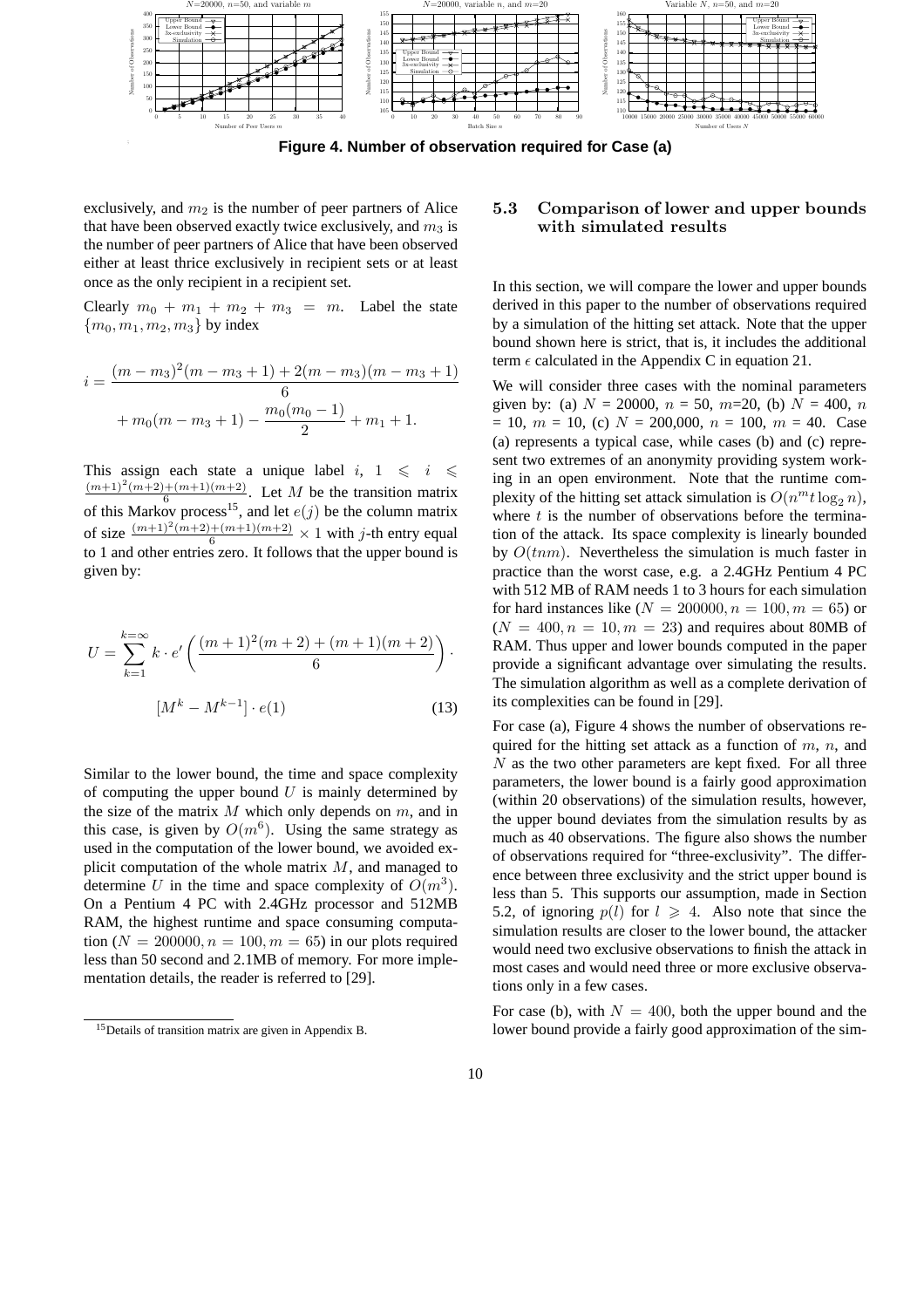

; ; **Figure 6. Number of observation required for Case (c)**

ulation results except in the case where the batch size  $n$  is variable and is large. The loose upper bound in this case is due to the additional term to make the upper bound strict. The three exclusivity calculation in this case provides a good approximation to the simulation results, though it is not a strict upper bound.

For case (c), the lower bound provides a fairly good approximation (within 20 observations), however, the upper bound deviates from the simulation results by as much as 75 observations. In this case, the additional term to make the upper bound strict does not contribute significantly. Therefore, in this case too, the attacker would need two exclusive observations to finish the attack in most cases, and would rarely need three or more exclusive observations.

## **6 Conclusions**

In our work we investigated fundamental protection limits provided by the anonymity sets under certain assumptions (uniform distribution on the recipient sets, static behavior of senders, etc.) on the user behavior. These assumptions are made in such a way that the analysis provides a conservative estimate of the anonymity (i.e. lower bound on the anonymity) provided by the MIXes in the real world. We used an information theoretic setting in which all possible observations of the MIX communication are available to an attacker. Using this setting, we precisely characterized the extent of information inherently contained in anonymity sets. In particular, we showed that if the size of the sender anonymity set is less than the total user population then all communication relationships can be deduced by making a sufficiently large number of observations. We showed that even if the size of the sender anonymity set is equal to the total user population, it is possible to compromise anonymity and deduce important information such as the number of senders that two recipients share by making a sufficiently large number of observations.

In the second setting, we assumed that the attacker makes one observation at a time, and stops when anonymity of a targeted user is compromised. We calculated upper and lower bounds on the number of observations required by the attacker. These bounds are in good agreement with the simulation results for a variety of MIX parameters. In the process of deriving the bounds, we illuminated various structures of anonymity sets. For example, we showed that to compromise anonymity the attacker needs to observe each recipient of a targeted user at least twice, but rarely more than three times for the typical range of MIX parameters.

The knowledge of inherent structures in the anonymity sets can be used for designing MIXes or while using MIXes. Alice can use our analysis (and her software), so that she will never communicate too frequently to a set of peer partners. Either she stops sending messages to the mentioned set or she sends dummy messages to other users outside the set and increases m. The MIX designer or operator can choose appropriate values of anonymity set sizes  $n$  according to  $N$  and the observed usual user patterns. Our analysis also shows that the (in)security is directly related to the occurrence of the "two time exclusivity" as proven in the lower bound analysis in Claim 1. Thus, the protection of Alice's anonymity highly depends on other users traffic. If the system is able to hinder the occurrence of two time exclusivity, then the system is secure against the hitting set attack, which requires the least number of observations to disclose all peer partners of Alice.

In the future, we plan to repeat the cycle from theory to application and back to theory to refine our models to include our experience with the real traffic and to apply our theoretic models in other environments, e.g. companies, districts of a city, different applications (email).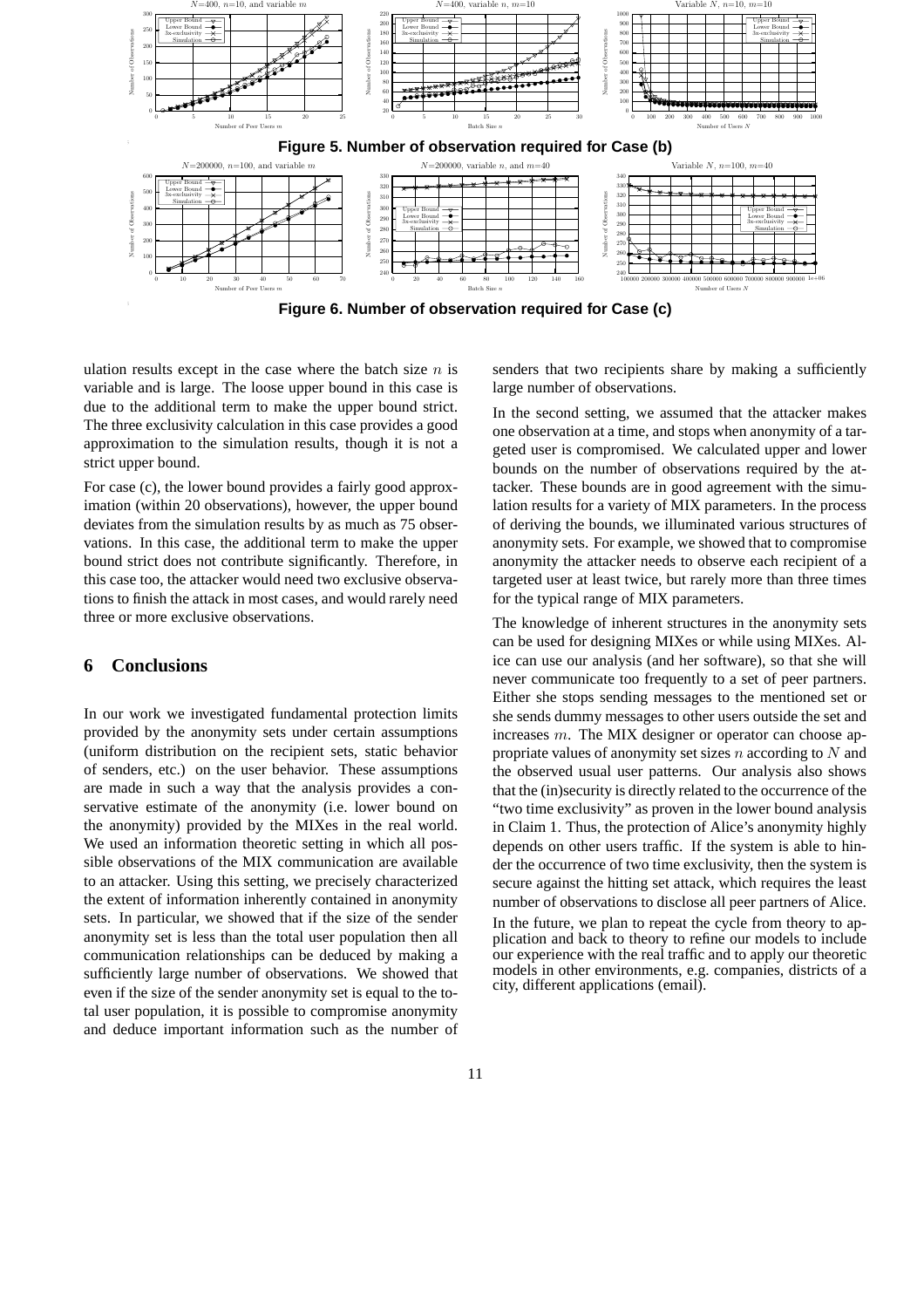### **References**

- [1] D. Agrawal, D. Kesdogan, S. Penz: "Probabilistic Treatment of MIXes to Hamper Traffic Analysis", *Proceedings of the 2003 IEEE Symposium on Security and Privacy,* Oakland, USA, May, 2003.
- [2] A. Back, U. Möller, A. Stiglic: "Traffic Analysis Attacks and Trade-Offs in Anonymity Providing Systems", *In the Proceedings of Information Hiding Workshop* (IH 2001), Springer-Verlag, LNCS 2137, April 2001, pages 245-257.
- [3] O. Berthold, H. Federrath, and S. Köpsell, "Web MIXes: A System for Anonymous and Unobservable Internet Access", *International Workshop on Design Issues in Anonymity and Unobservability*, Springer-Verlag, LNCS 2009, 2001.
- [4] O. Berthold, A. Pfitzmann, R. Standtke: "The disadvantages of free MIX routes and how to overcome them", *In the Proceedings of Designing Privacy Enhancing Technologies: Workshop on Design Issues in Anonymity and Unobservability*, Springer-Verlag, LNCS 2009, 2001.
- [5] D. Chaum, "Untraceable electronic mail, return addresses and digital pseudonyms", *Communications of the A.C.M.,* 24(2):84-88, February 1981.
- [6] D. Chaum, "The dining cryptographers problem: Unconditional sender and recipient untraceability", *Journal of Cryptology*, 1:65-75, 1988.
- [7] L. Cottrell: "Mixmaster", http://www.obscura.com/ loki/.
- [8] G. Danezis: "Statistical Disclosure Attacks: Traffic Confirmation in Open Environments", *Proceedings of Security and Privacy in the Age of Uncertainty, (SEC2003),* Athens, May, IFIP TC 11, Kluwer 2003.
- [9] G. Danezis: "Better Anonymous Communications", *Ph.D. thesis*, University of Cambridge, July 2004.
- [10] G. Danezis: "The Traffic Analysis of Continuous-Time Mixes", *Proceedings of Privacy Enhancing Technologies workshop (PET 2004)* Toronto, Canada, May, 2004, Springer-Verlag, LNCS.
- [11] G. Danezis, R. Dingledine, N. Mathewson: "Mixminion: Design of a Type III Anonymous Remailer Protocol", *Proceedings of the 2003 IEEE Symposium on Security and Privacy,* Oakland, CA, May 2003.
- [12] G. Danezis, A. Serjantov: "Statistical Disclosure or Intersection Attacks on Anonymity Systems", *Proceedings of 6th Information Hiding Workshop (IH 2004)*, Toronto, Canada, May, 2004, Springer-Verlag, LNCS.
- [13] C. Díaz, A. Serjantov: "Generalising Mixes", *Proceedings of Privacy Enhancing Technologies workshop (PET 2003)*, Berkeley, CA, March 2003, Springer-Verlag, LNCS 2760.
- [14] J. Douceur: "The Sybil Attack", *Proceedings of the 1st International Peer To Peer Systems Workshop (IPTPS 2002)*, Cambridge, MA, USA, March 7-8, 2002, Springer-Verlag, LNCS 2429.
- [15] C. Gülcü and G. Tsudik: "Mixing E-mail with BABEL", *In Symposium on Network and Distributed Systems Security (NDSS '96)*, San Diego, California, February 1996.
- [16] A. Jerichow, J. Müller, A. Pfitzmann, B. Pfitzmann, M. Waidner: "Real-Time Mixes: A Bandwidth-Efficient Anonymity Protocol", *IEEE Journal on Selected Areas in Communications*, 1998.
- [17] D. Kesdogan, D. Agrawal and S. Penz: "Limits of Anonymity in Open Environments", *IH 2002, 5th international workshop on information hiding*, Noordwijkerhout, The Netherlands, 7–9 October 2002. Lecture Notes in Computer Science, Springer-Verlag, 2002
- [18] D. Kesdogan, J. Egner, and R. Büschkes, "Stop-and-go mixes" providing probabilistic security in an open system", In David Aucsmith, editor, *Information Hiding: Second International Workshop*, Springer-Verlag, LNCS 1525, pages 83-98, Germany, 1998.
- [19] D. Kesdogan, L. Pimenidis: "The Hitting Set Attack on Anonymity Protocols", *Proceedings of 6th Information Hiding Workshop (IH 2004)*, Toronto, Canada, May, 2004, Springer-Verlag, LNCS.
- [20] B. N. Levine, M. K. Reiter, C. Wang, M. K. Wright: "Timing Attacks in Low-Latency Mix-Based Systems", *In the Proceedings of Financial Cryptography (FC '04)*, Springer-Verlag, LNCS 3110, February 2004.
- [21] N. Mathewson, R. Dingledine: "Practical Traffic Analysis: Extending and Resisting Statistical Disclosure", *Proceedings of Privacy Enhancing Technologies workshop (PET 2004)*, Toronto, Canada, May, 2004, Springer-Verlag, LNCS.
- [22] Merriam-Webster's Online Dictionary, http://www.mw.com/dictionary.htm
- [23] S. J. Murdoch, G. Danezis: "Low-Cost Traffic Analysis of Tor", *In the Proceedings of the 2005 IEEE Symposium on Security and Privacy*, May 2005.
- [24] R. E. Newman, V. R. Nalla, I. S. Moskowitz: "Anonymity and Covert Channels in Simple Timed Mix-firewalls", *Proceedings of Privacy Enhancing Technologies workshop (PET 2004)* Toronto, Canada, May, 2004, Springer-Verlag, LNCS.
- [25] M. A. Padlipsky, D. W. Snow, P. A. Karger: "Limitations of End-to-End Encryption in Secure Computer Networks", *ESD-TR-78-158*, August 1978, The MITRE Corporation: Bedford MA, HQ Electronic Systems Division: Hanscom AFB, MA.
- [26] A. Pfitzmann: "Diensteintegrierende Kommunikationsnetze mit teilnehmerberprfbarem Datenschutz", *Springer*, ISBN: 3540523278, (in German).
- [27] A. Pfitzmann and M. Köhntopp, "Anonymity, Unobservability, and Pseudonymity - A Proposal for Terminology", *Designing Privacy Enhancing Technologies*, Springer-Verlag, LNCS 2009, USA, July 2000.
- [28] A. Pfitzmann and M. Waidner, "Networks without user observability, design options. In Advances in Cryptology", *Eurocrypt '85, volume 219 of Lecture Notes in Computer Science*, Spinger-Verlag, 1985.
- [29] V. Pham. "Analysis of Attacks on Chaumian MIXes", Master's Thesis, RWTH-Aachen, Germany (in preperation), 2005.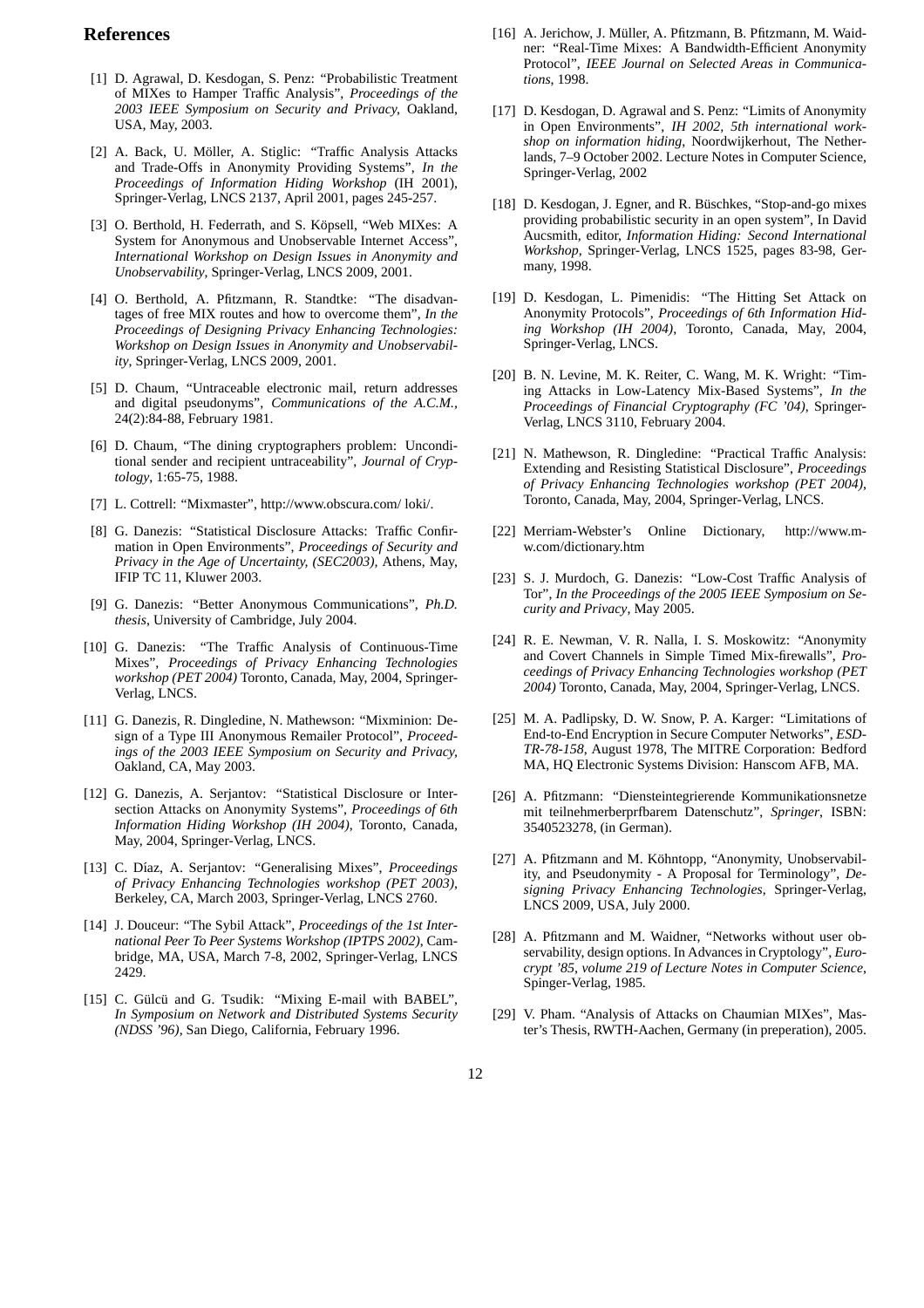- [30] J.-F. Raymond: "Traffic Analysis: Protocols, Attacks, Design Issues, and Open Problems", *Proceedings of Designing Privacy Enhancing Technologies*, Berkley, CA, July 2000, Springer-Verlag, LNCS 2009.
- [31] A. Serjantov, P. Sewell: "Passive Attack Analysis for Connection-Based Anonymity Systems", *In the Proceedings of ESORICS 2003*, October 2003.
- [32] S. Steinbrecher, S. Köpsell: "Modelling Unlinkability", Pro*ceedings of Privacy Enhancing Technologies workshop (PET 2003)*, Dresden, Germany, March, 2003, Springer-Verlag, LNCS 2760.
- [33] M. Wright, M. Adler, B. N. Levine, C. Shields: "An Analysis of the Degradation of Anonymous Protocols", *In the Proceedings of the Network and Distributed Security Symposium*, IEEE NDSS '02, February 2002.
- [34] M. Wright, M. Adler, B. Levine, C. Shields: "Defending Anonymous Communication Against Passive Logging Attacks", *Proceedings of the 2003 IEEE Symposium on Security and Privacy*, Oakland, USA, May, 2003.
- [35] Y. Zhu, X. Fu, B. Graham, R. Bettati, W. Zhao: "On Flow Correlation Attacks and Countermeasures in Mix Networks", *In the Proceedings of Privacy Enhancing Technologies workshop*, (PET 2004), LNCS 3424, Springer-Verlag, May 2004.

## **A Transition Matrix for the Calculation of Lower Bound**

Let  $p = (1/N)^{n-1}$  be the probability that the peer partner of Alice is the only recipient in a recipient set. Let  $q = (1 - (m-1)/N)^{n-1}$ be the probability that a recipient set contains only one peer partner of Alice. Thus  $q - p$  is the probability that a recipient set contains exactly one peer partner of Alice along with a non-peer partner and  $1 - q$  is the probability that a recipient set contains more than one peer partner of Alice. The state-transition probability of  $X(t)$  are given by

$$
P(X_t = \{m'_0, m'_1, m'_2\}|X_{(t-1)} = \{m_0, m_1, m_2\})
$$
  
\n
$$
= \begin{cases} \frac{m_0}{m}(q-p) & m'_0 = m_0 - 1, m'_1 = m_1 + 1, m'_2 = m_2\\ \frac{m_0}{m}p & m'_0 = m_0 - 1, m'_1 = m_1, m'_2 = m_2 + 1\\ \frac{m_1}{m}q & m'_0 = m_0, m'_1 = m_1 - 1, m'_2 = m_2 + 1\\ \frac{(m_0 + m_1)(1 - q) + m_2}{m} & m'_0 = m_0, m'_1 = m_1, m'_2 = m_2\\ 0 & \text{otherwise} \end{cases}
$$
(14)

# **B Transition Matrix for the Calculation of Upper Bound**

For upper bound, let  $p$  and  $q$  be the same probabilities as calculated to derive the lower bound. The state transition probability of  $X(t)$ 

is given by:

$$
P(X_{t} = \{m'_{0}, m'_{1}, m'_{2}, m'_{3}\}|X_{(t-1)} = \{m_{0}, m_{1}, m_{2}, m_{3}\}) =
$$
\n
$$
\begin{cases}\n\frac{m_{0}}{m}(q-p) & m'_{0} = m_{0} - 1, m'_{1} = m_{1} + 1, \\
m'_{2} = m_{2}, m'_{3} = m_{3} \\
m'_{0} = m_{0} - 1, m'_{1} = m_{1}, \\
m'_{2} = m_{2}, m'_{3} = m_{3} + 1 \\
m'_{1} = m_{1}, m'_{2} = m_{2}, m'_{3} = m_{3} + 1 \\
m'_{0} = m_{0}, m'_{1} = m_{1} - 1, \\
m'_{2} = m_{2} + 1, m'_{3} = m_{3} \\
m'_{0} = m_{0}, m'_{1} = m_{1} - 1, \\
m'_{2} = m_{2}, m'_{3} = m_{3} + 1 \\
m'_{0} = m_{0}, m'_{1} = m_{1}, \\
m'_{2} = m_{2} - 1, m'_{3} = m_{3} + 1 \\
m'_{0} = m_{0}, m'_{1} = m_{1}, \\
m'_{2} = m_{2} - 1, m'_{3} = m_{3} + 1 \\
m'_{0} = m_{0}, m'_{1} = m_{1}, \\
m'_{2} = m_{2}, m'_{3} = m_{3}\n\end{cases}
$$
\n
$$
P(X_{t} = \{m_{0}, m_{1}, m_{2}, m_{3}\}|X_{(t-1)} = \{m_{0}, m'_{1} = m_{1}, m'_{2} = m_{2}, m'_{3} = m_{3}\})
$$
\n
$$
P(Y_{t} = \{m_{0}, m'_{1} = m_{1}, m'_{2} = m_{2}, m'_{3} = m_{3}\})
$$
\n
$$
P(Y_{t} = \{m_{0}, m'_{1} = m_{1}, m'_{2} = m_{2}, m'_{3} = m_{3}\})
$$
\n
$$
P(Y_{t} = \{m_{0}, m'_{1} = m_{1}, m'_{2} = m_{2}, m'_{3} = m_{3}\})
$$
\n
$$
P(Y_{t} = \{m_{0}, m'_{1} = m_{1}, m'_{1} = m_{1}, m'_{2} = m_{2}, m'_{3} =
$$

## **C Justification of the Upper Bound**

There is a small probability that even after each peer partner has occurred exclusively at least three times, the hitting set attack could not be completed. In this appendix, we will justify our observation that the expected number of additional observations needed to cover such cases is negligible for most values of parameters  $N, n$ , and  $m$ .

Let  $E(i)$  be the event that the hitting set attack cannot be concluded after observing each peer partner exclusively at least  $i$  times. Let  $\Omega(i)$  be the expected number of observations required to observe each peer partner at least i times exclusively. Let  $\Delta(i) = \Omega(i)$  –  $\Omega(i-1)$  be the expected number of additional observations required to observe each peer partners exclusively at least  $i$  times after each peer partner has been observed exclusively at least  $i - 1$  times. It follows that if  $E(i)$  occurs, then the attacker needs to observe on the average  $\Delta(i + 1)$  additional observations, and an upper bound on the hitting set attack is given by:

$$
U = \Omega(3) + \Delta(4) \text{Prob}(E(3)) + \Delta(5) \text{Prob}(E(4)) +
$$
  
 
$$
\Delta(6) \text{Prob}(E(5)) + \dots
$$
 (16)

Thus, the additional term  $\epsilon$  omitted in the previous calculations is given by:

$$
\epsilon = \sum_{i=3}^{\infty} \Delta(i+1) \text{Prob}(E(i)) \tag{17}
$$

We note that  $\Delta(i)$  is less than the number of observations required to see each peer-partner exclusively at least once, that is  $\Delta(i) \leq$  $\Delta(1) = \frac{m}{q} \sum_{j=1}^{m} \frac{1}{j}$ , where q is the probability that a recipient set contains only one peer partner of Alice.

Let  $I(i)$  be the event that i recipient sets, each with only one peer partner, do not have a common non-peer partner. The event  $E(i)$  is likely<sup>16</sup> to occur only if there exists a *bottleneck* peer partner, say

<sup>&</sup>lt;sup>16</sup>There are pathological cases where *k* peer partners,  $k > 1$  occur in synchronization with *k* non-peer partners in such a manner that the assertion made here is not true. However, the probability of such pathological cases is extremely small [29].